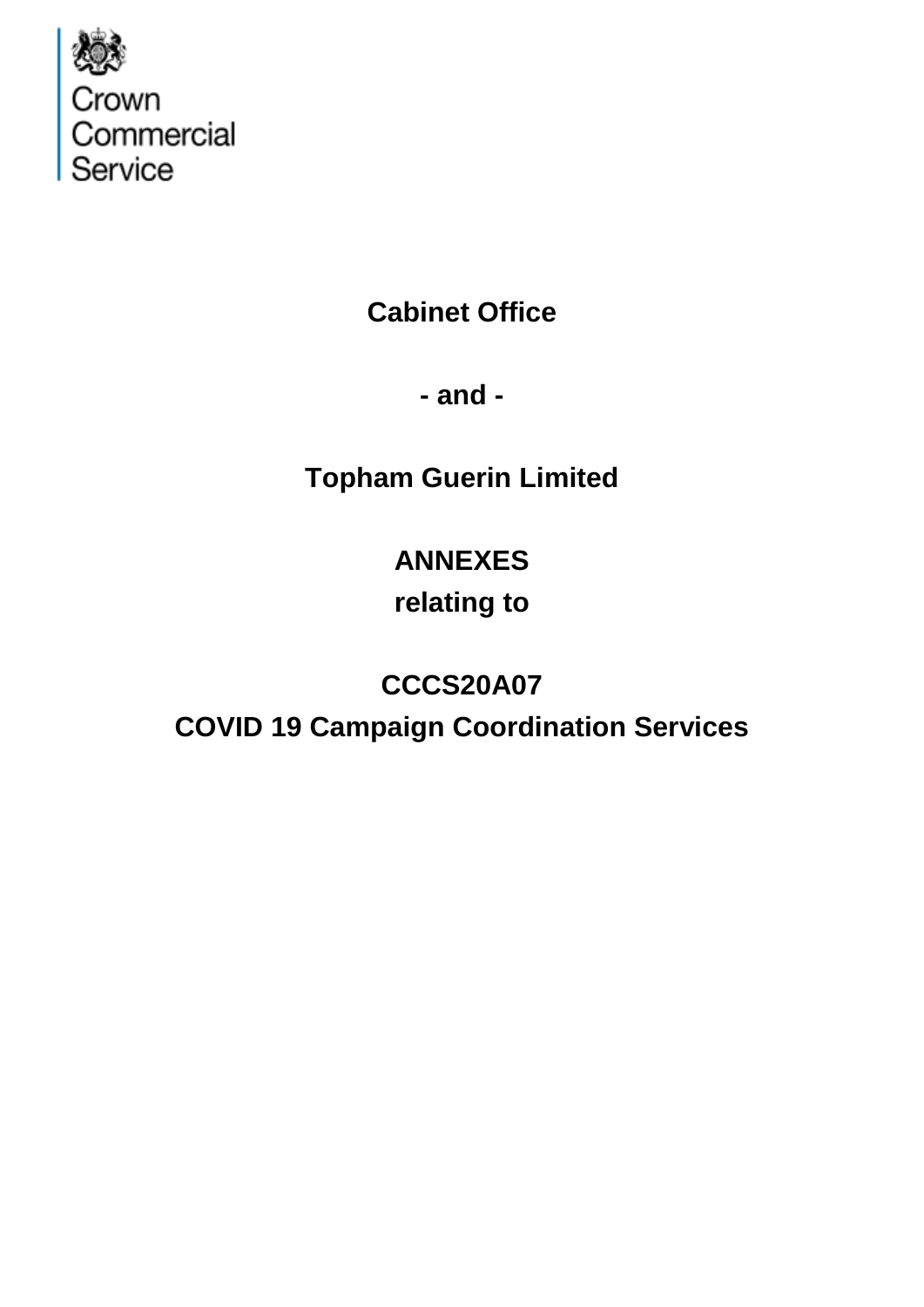## **CONTENTS**

| 1              |                                                      |  |
|----------------|------------------------------------------------------|--|
| $\overline{2}$ |                                                      |  |
| 3              |                                                      |  |
| 4              |                                                      |  |
| 5              |                                                      |  |
| 6              |                                                      |  |
| 7              |                                                      |  |
| 8              |                                                      |  |
| 9              |                                                      |  |
| 10             |                                                      |  |
| 11             |                                                      |  |
| 12             |                                                      |  |
| 13             | PROTECTION OF PERSONAL DATA AND SECURITY OF DATA 12  |  |
| 14             |                                                      |  |
| 15             |                                                      |  |
| 16             |                                                      |  |
| 17             |                                                      |  |
| 18             |                                                      |  |
| 19             |                                                      |  |
| 20             |                                                      |  |
| 21             |                                                      |  |
| 22             |                                                      |  |
|                |                                                      |  |
|                |                                                      |  |
| 1.             |                                                      |  |
| 2.             |                                                      |  |
| 3.             | BACKGROUND TO REQUIREMENT/OVERVIEW OF REQUIREMENT 18 |  |
| 4.             |                                                      |  |
| 5.             |                                                      |  |
| 6.             |                                                      |  |
| 7 <sub>1</sub> |                                                      |  |

Agreement Annexes - CCCS20A07<br>© Crown copyright 2018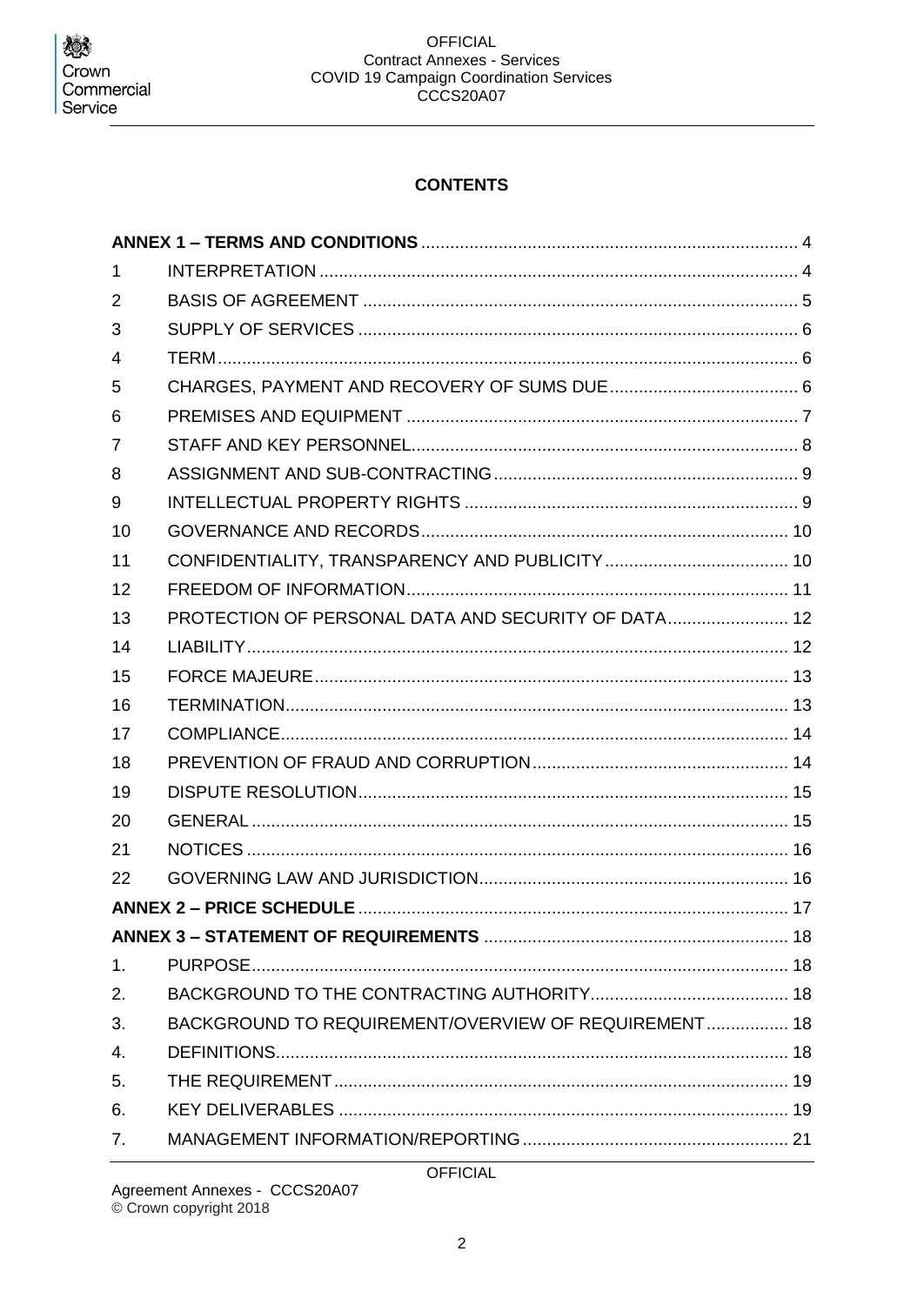## **OFFICIAL Contract Annexes - Services** COVID 19 Campaign Coordination Services<br>CCCS20A07

| 8.                               |  |  |  |
|----------------------------------|--|--|--|
| 9.                               |  |  |  |
| 10.                              |  |  |  |
| 11.                              |  |  |  |
| 12.                              |  |  |  |
| 13.                              |  |  |  |
| 14.                              |  |  |  |
| 15.                              |  |  |  |
|                                  |  |  |  |
|                                  |  |  |  |
| $\bullet$ and $\bullet$          |  |  |  |
| $\bullet$ . The set of $\bullet$ |  |  |  |
|                                  |  |  |  |
|                                  |  |  |  |
|                                  |  |  |  |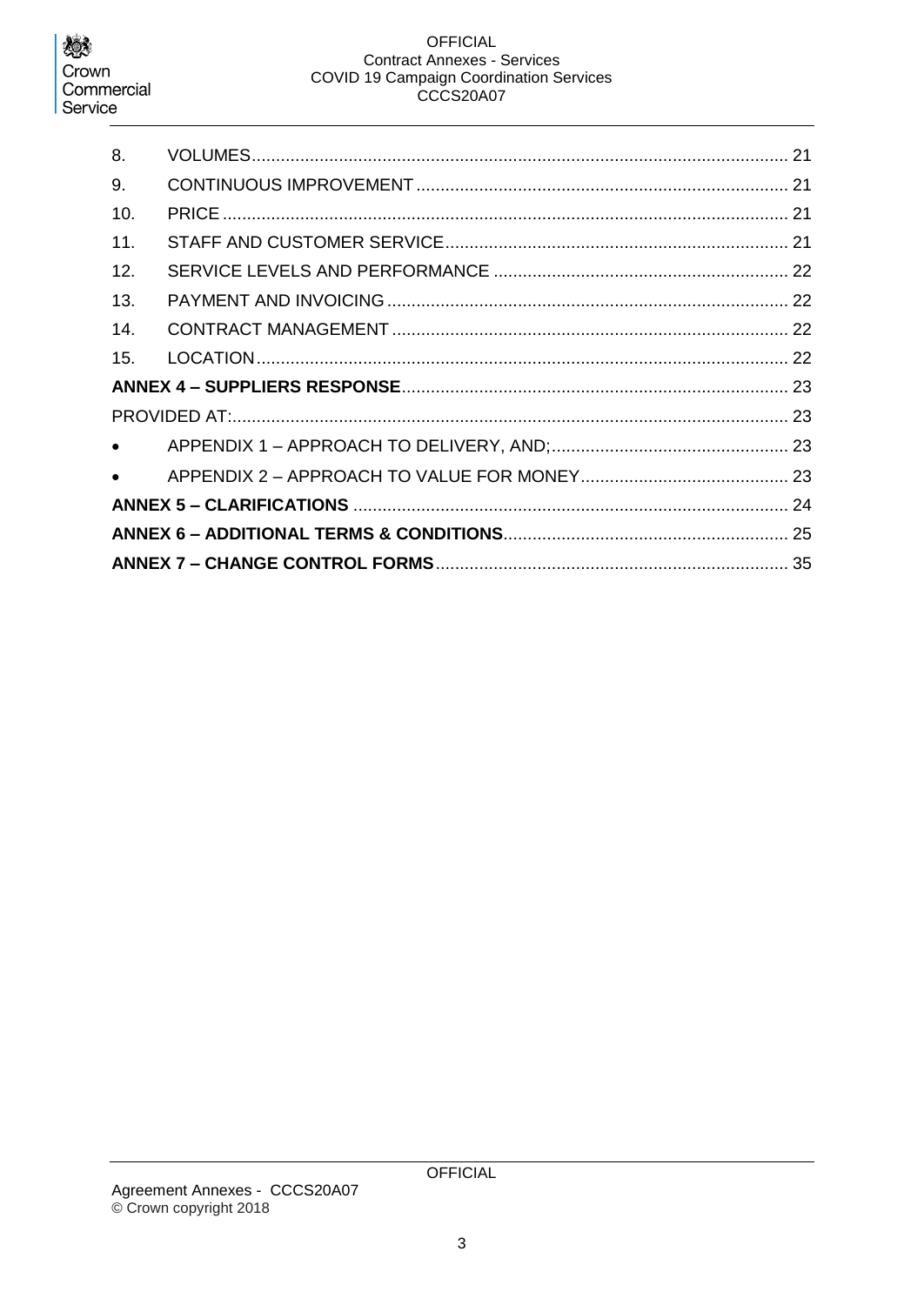## **ANNEX 1 – TERMS AND CONDITIONS**

### <span id="page-3-1"></span><span id="page-3-0"></span>**1 INTERPRETATION**

- 1.1 In these terms and conditions:
	- "Agreement" means the contract between (i) the Customer acting as part of the Crown and (ii) the Supplier constituted by the Supplier's countersignature of the Award Letter and includes the Award Letter;
	- "Award Letter" means the letter (including the Annexes thereto) from the Customer to the Supplier via the e-Sourcing Suite at the point of award;

"Central **Government** Body" means a body listed in one of the following sub-categories of the Central Government classification of the Public Sector Classification Guide, as published and amended from time to time by the Office for National Statistics:

- (a) Government Department;
- (b) Non-Departmental Public Body or Assembly Sponsored Public Body (advisory, executive, or tribunal);
- (c) Non-Ministerial Department; or
- (d) Executive Agency;

"Charges" means the charges for the Services as specified in the Award Letter;

"Confidential Information" means all information, whether written or oral (however recorded), provided by the disclosing Party to the receiving Party and which (i) is known by the receiving Party to be confidential; (ii) is marked as or stated to be confidential; or (iii) ought reasonably to be considered by the receiving Party to be confidential;

- "Customer" means the Contracting Authority/Customer named in the Award Letter;
- "DPA" means the Data Protection Act 2018;
- "Expiry Date" means the date for expiry of the Agreement as set out in the Award Letter;
- "FOIA" means the Freedom of Information Act 2000;
- "Information" has the meaning given under section 84 of the FOIA;
- "Key Personnel" means any persons specified as such in the Award Letter or otherwise notified as such by the Customer to the Supplier in writing;
- "Party" means the Supplier or the Customer (as appropriate) and "Parties" shall mean both of them;
- "Personal Data" means personal data (as defined in the DPA) which is processed by the Supplier or any Staff on behalf of the Customer pursuant to or in connection with this Agreement;
- "Purchase Order Number" means the Customer's unique number relating to the supply of the Services;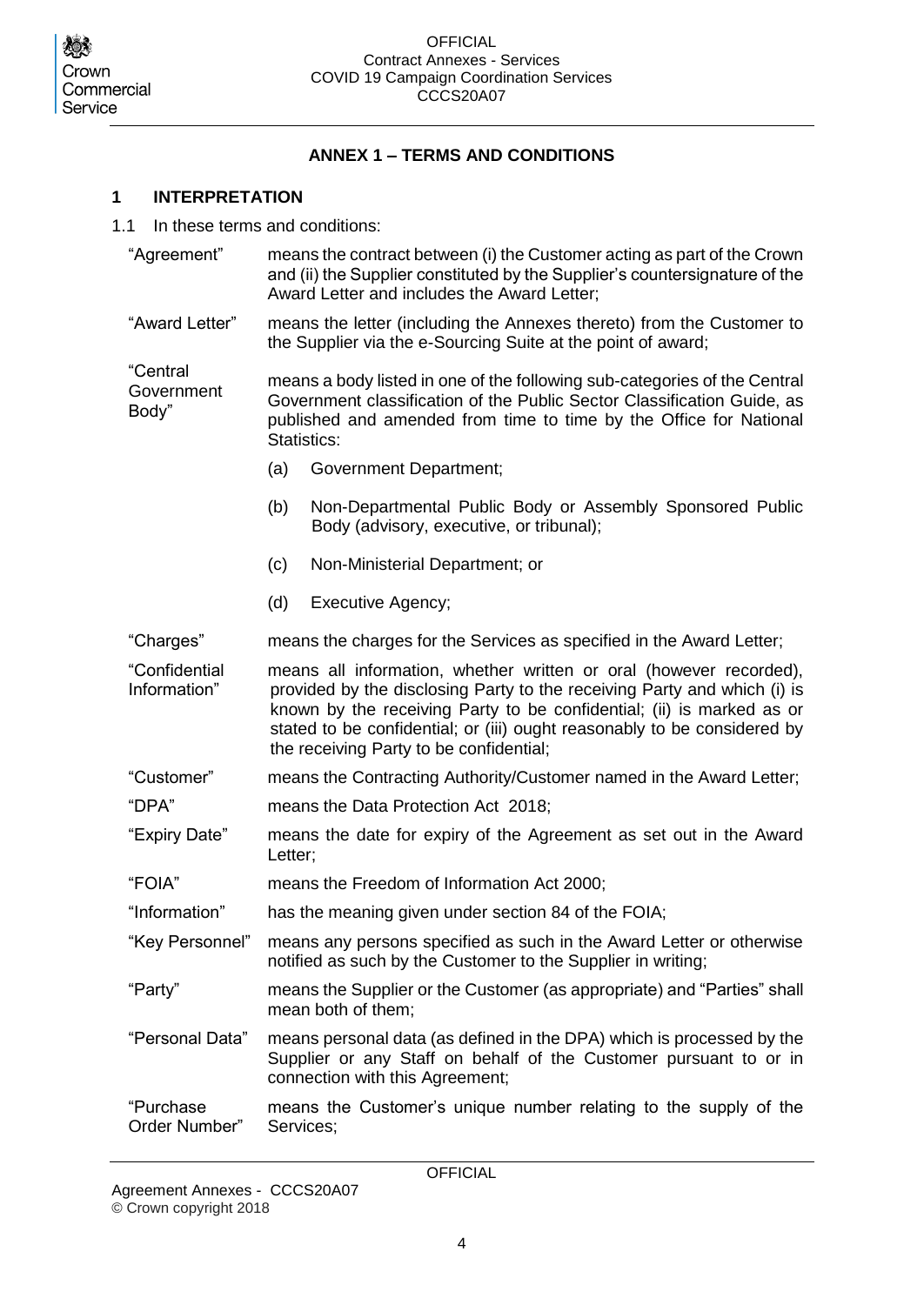#### **OFFICIAL** Contract Annexes - Services COVID 19 Campaign Coordination Services CCCS20A07

| "Request for<br>Information"  | has the meaning set out in the FOIA or the Environmental Information<br>Regulations 2004 as relevant (where the meaning set out for the term<br>"request" shall apply);                                                                                |
|-------------------------------|--------------------------------------------------------------------------------------------------------------------------------------------------------------------------------------------------------------------------------------------------------|
| "Services"                    | means the services to be supplied by the Supplier to the Customer<br>under the Agreement;                                                                                                                                                              |
| "Specification"               | means the specification for the Services (including as to quantity,<br>description and quality) as specified in the Award Letter;                                                                                                                      |
| "Start Date"                  | means the commencement date of the Agreement as set out in the<br><b>Award Letter:</b>                                                                                                                                                                 |
| "Staff"                       | means all directors, officers, employees, agents, consultants and<br>contractors of the Supplier and/or of any sub-contractor of the Supplier<br>engaged in the performance of the Supplier's obligations under the<br>Agreement;                      |
| "Staff Vetting<br>Procedures" | means vetting procedures that accord with good industry practice or,<br>where requested by the Customer, the Customer's procedures for the<br>vetting of personnel as provided to the Supplier from time to time;                                      |
| "Supplier"                    | means the person named as Supplier in the Award Letter;                                                                                                                                                                                                |
| "Term"                        | means the period from the Start Date of the Agreement set out in the<br>Award Letter to the Expiry Date as such period may be extended in<br>accordance with clause 4.2 or terminated in accordance with the terms<br>and conditions of the Agreement; |
| "VAT"                         | means value added tax in accordance with the provisions of the Value<br>Added Tax Act 1994; and                                                                                                                                                        |
| "Working Day"                 | means a day (other than a Saturday or Sunday) on which banks are<br>open for business in the City of London.                                                                                                                                           |

- 1.2 In these terms and conditions, unless the context otherwise requires:
	- 1.2.1 references to numbered clauses are references to the relevant clause in these terms and conditions;
	- 1.2.2 any obligation on any Party not to do or omit to do anything shall include an obligation not to allow that thing to be done or omitted to be done;
	- 1.2.3 the headings to the clauses of these terms and conditions are for information only and do not affect the interpretation of the Agreement;
	- 1.2.4 any reference to an enactment includes reference to that enactment as amended or replaced from time to time and to any subordinate legislation or byelaw made under that enactment; and
	- 1.2.5 the word 'including' shall be understood as meaning 'including without limitation'.

## <span id="page-4-0"></span>**2 BASIS OF AGREEMENT**

- 2.1 The Award Letter constitutes an offer by the Customer to purchase the Services subject to and in accordance with the terms and conditions of the Agreement.
- 2.2 The offer comprised in the Award Letter shall be deemed to be accepted by the Supplier on receipt by the Customer, within 7 days of the date of the award letter, of a copy of the Award Letter countersigned by the Supplier.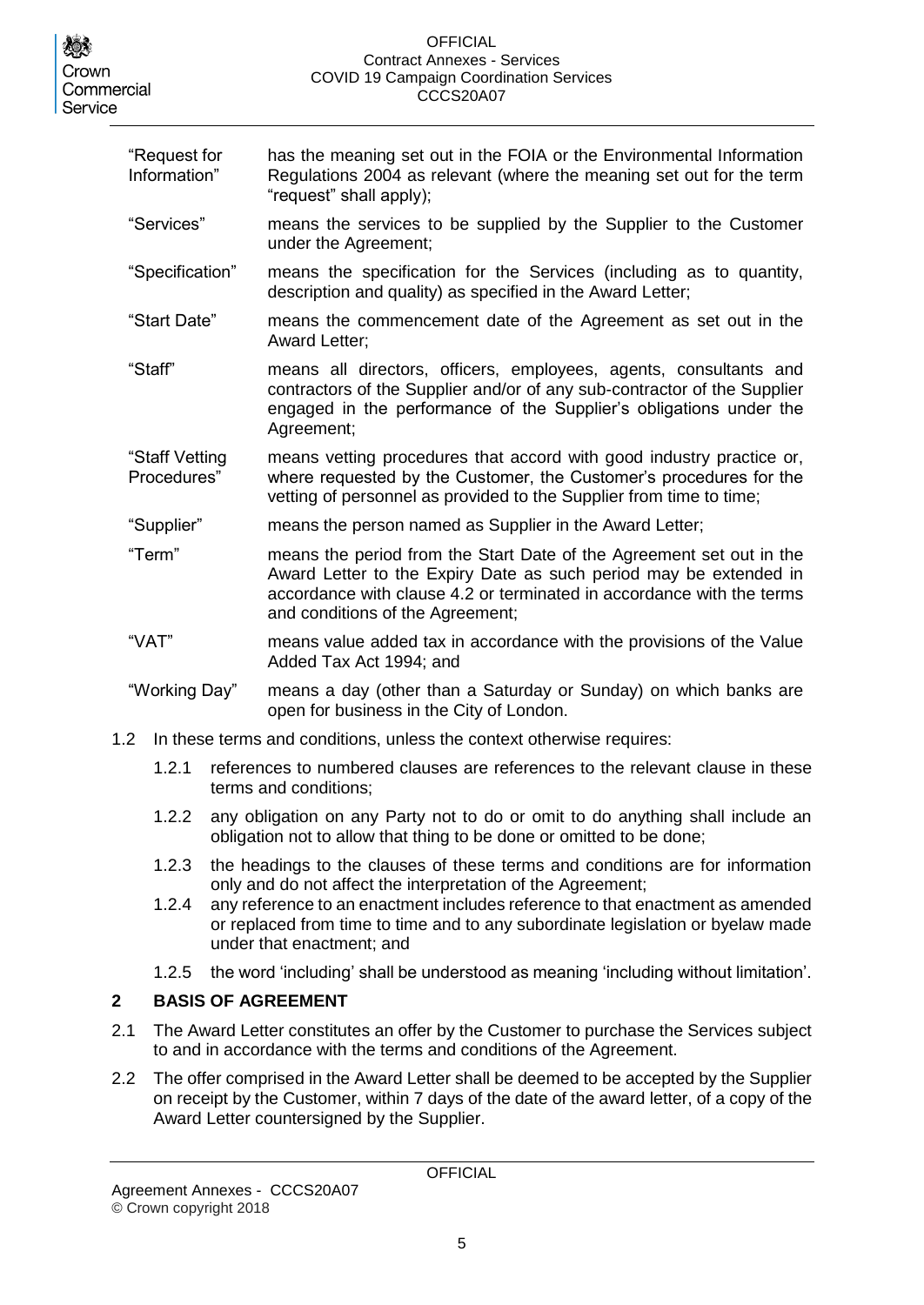### <span id="page-5-0"></span>**3 SUPPLY OF SERVICES**

- 3.1 In consideration of the Customer's agreement to pay the Charges, the Supplier shall supply the Services to the Customer for the Term subject to and in accordance with the terms and conditions of the Agreement.
- <span id="page-5-5"></span>3.2 In supplying the Services, the Supplier shall:
	- 3.2.1 co-operate with the Customer in all matters relating to the Services and comply with all the Customer's instructions;
	- 3.2.2 perform the Services with all reasonable care, skill and diligence in accordance with good industry practice in the Supplier's industry, profession or trade;
	- 3.2.3 use Staff who are suitably skilled and experienced to perform tasks assigned to them, and in sufficient number to ensure that the Supplier's obligations are fulfilled in accordance with the Agreement;
	- 3.2.4 ensure that the Services shall conform with all descriptions, requirements, service levels and specifications set out in the Specification;
	- 3.2.5 comply with all applicable laws; and
	- 3.2.6 provide all equipment, tools and vehicles and other items as are required to provide the Services.
- <span id="page-5-4"></span>3.3 The Customer may by written notice to the Supplier at any time request a variation to the scope of the Services. In the event that the Supplier agrees to any variation to the scope of the Services, the Charges shall be subject to fair and reasonable adjustment to be agreed in writing between the Customer and the Supplier.

#### <span id="page-5-1"></span>**4 TERM**

- 4.1 The Agreement shall take effect on the Start Date and shall expire on the Expiry Date, unless it is otherwise extended in accordance with clause [4.2](#page-5-3) or terminated in accordance with the terms and conditions of the Agreement.
- <span id="page-5-3"></span>4.2 The Customer may extend the Agreement for a period of up to 6 months by giving not less than 10 Working Days' notice in writing to the Supplier prior to the Expiry Date. The terms and conditions of the Agreement shall apply throughout any such extended period.

### <span id="page-5-2"></span>**5 CHARGES, PAYMENT AND RECOVERY OF SUMS DUE**

- 5.1 The Charges for the Services shall be as set out in the Award Letter and shall be the full and exclusive remuneration of the Supplier in respect of the supply of the Services. Unless otherwise agreed in writing by the Customer, the Charges shall include every cost and expense of the Supplier directly or indirectly incurred in connection with the performance of the Services.
- 5.2 All amounts stated are exclusive of VAT which shall be charged at the prevailing rate. The Customer shall, following the receipt of a valid VAT invoice, pay to the Supplier a sum equal to the VAT chargeable in respect of the Services.
- 5.3 The Supplier shall invoice the Customer as specified in the Agreement. Each invoice shall include such supporting information required by the Customer to verify the accuracy of the invoice, including the relevant Purchase Order Number and a breakdown of the Services supplied in the invoice period.
- 5.4 In consideration of the supply of the Services by the Supplier, the Customer shall pay the Supplier the invoiced amounts no later than 30 days after verifying that the invoice

**OFFICIAL** 

Crown Commercial Service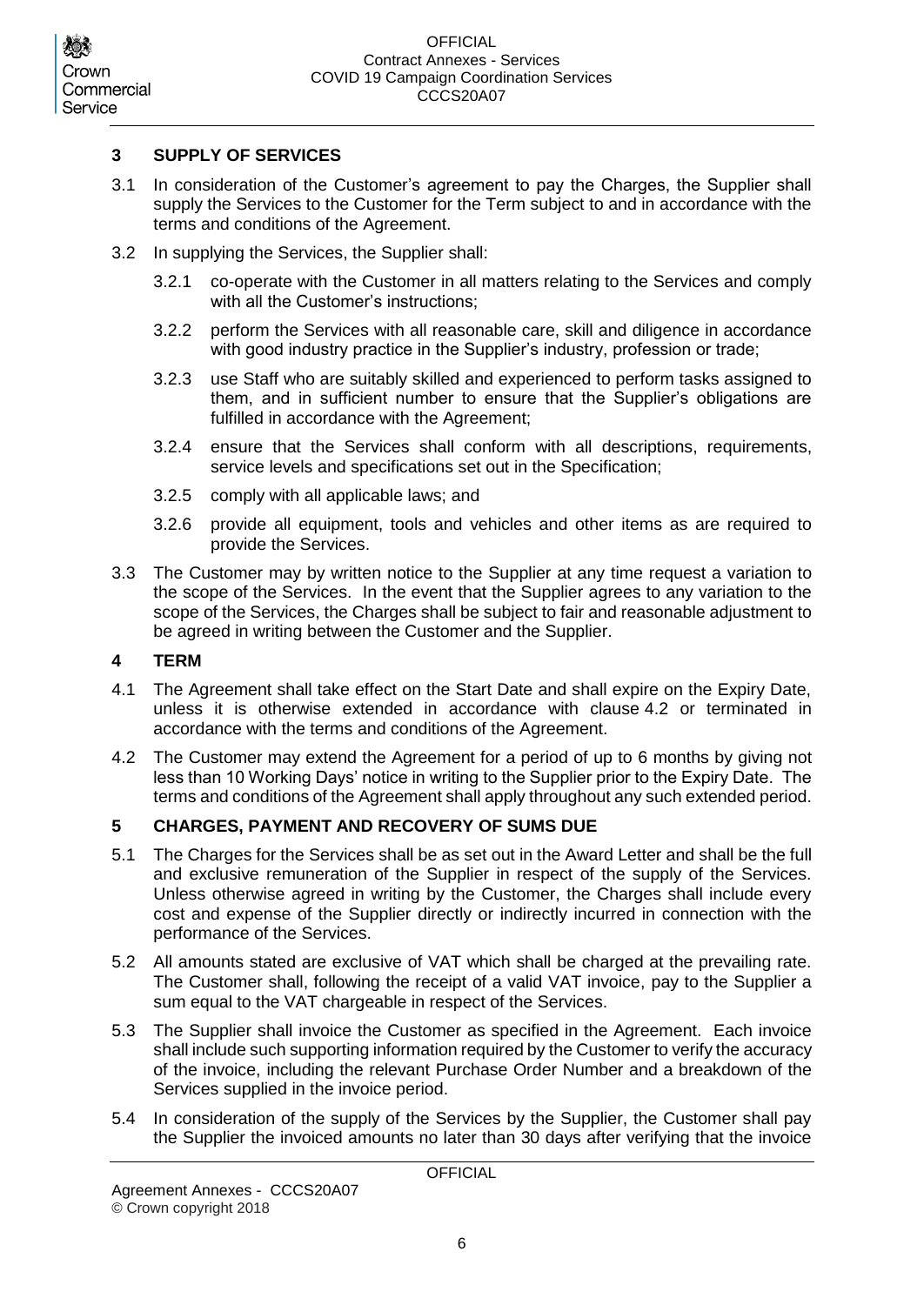is valid and undisputed and includes a valid Purchase Order Number. The Customer may, without prejudice to any other rights and remedies under the Agreement, withhold or reduce payments in the event of unsatisfactory performance.

- 5.5 If the Customer fails to consider and verify an invoice in a timely fashion the invoice shall be regarded as valid and undisputed for the purpose of paragraph 5.4 after a reasonable time has passed.
- 5.6 If there is a dispute between the Parties as to the amount invoiced, the Customer shall pay the undisputed amount. The Supplier shall not suspend the supply of the Services unless the Supplier is entitled to terminate the Agreement for a failure to pay undisputed sums in accordance with clause [16.4.](#page-12-2) Any disputed amounts shall be resolved through the dispute resolution procedure detailed in clause [19.](#page-14-0)
- 5.7 If a payment of an undisputed amount is not made by the Customer by the due date, then the Customer shall pay the Supplier interest at the interest rate specified in the Late Payment of Commercial Debts (Interest) Act 1998.
- 5.8 Where the Supplier enters into a sub-contract, the Supplier shall include in that subcontract:
	- 5.8.1 provisions having the same effects as clauses 5.3 to 5.7 of this Agreement; and
	- 5.8.2 a provision requiring the counterparty to that sub-contract to include in any sub-contract which it awards provisions having the same effect as 5.3 to 5.8 of this Agreement.
	- 5.8.3 In this clause 5.8, "sub-contract" means a contract between two or more suppliers, at any stage of remoteness from the Customer in a subcontracting chain, made wholly or substantially for the purpose of performing (or contributing to the performance of) the whole or any part of this Agreement.
- 5.9 If any sum of money is recoverable from or payable by the Supplier under the Agreement (including any sum which the Supplier is liable to pay to the Customer in respect of any breach of the Agreement), that sum may be deducted unilaterally by the Customer from any sum then due, or which may come due, to the Supplier under the Agreement or under any other agreement or contract with the Customer. The Supplier shall not be entitled to assert any credit, set-off or counterclaim against the Customer in order to justify withholding payment of any such amount in whole or in part.

### <span id="page-6-0"></span>**6 PREMISES AND EQUIPMENT**

- <span id="page-6-1"></span>6.1 If necessary, the Customer shall provide the Supplier with reasonable access at reasonable times to its premises for the purpose of supplying the Services. All equipment, tools and vehicles brought onto the Customer's premises by the Supplier or the Staff shall be at the Supplier's risk.
- <span id="page-6-2"></span>6.2 If the Supplier supplies all or any of the Services at or from the Customer's premises, on completion of the Services or termination or expiry of the Agreement (whichever is the earlier) the Supplier shall vacate the Customer's premises, remove the Supplier's plant, equipment and unused materials and all rubbish arising out of the provision of the Services and leave the Customer's premises in a clean, safe and tidy condition. The Supplier shall be solely responsible for making good any damage to the Customer's premises or any objects contained on the Customer's premises which is caused by the Supplier or any Staff, other than fair wear and tear.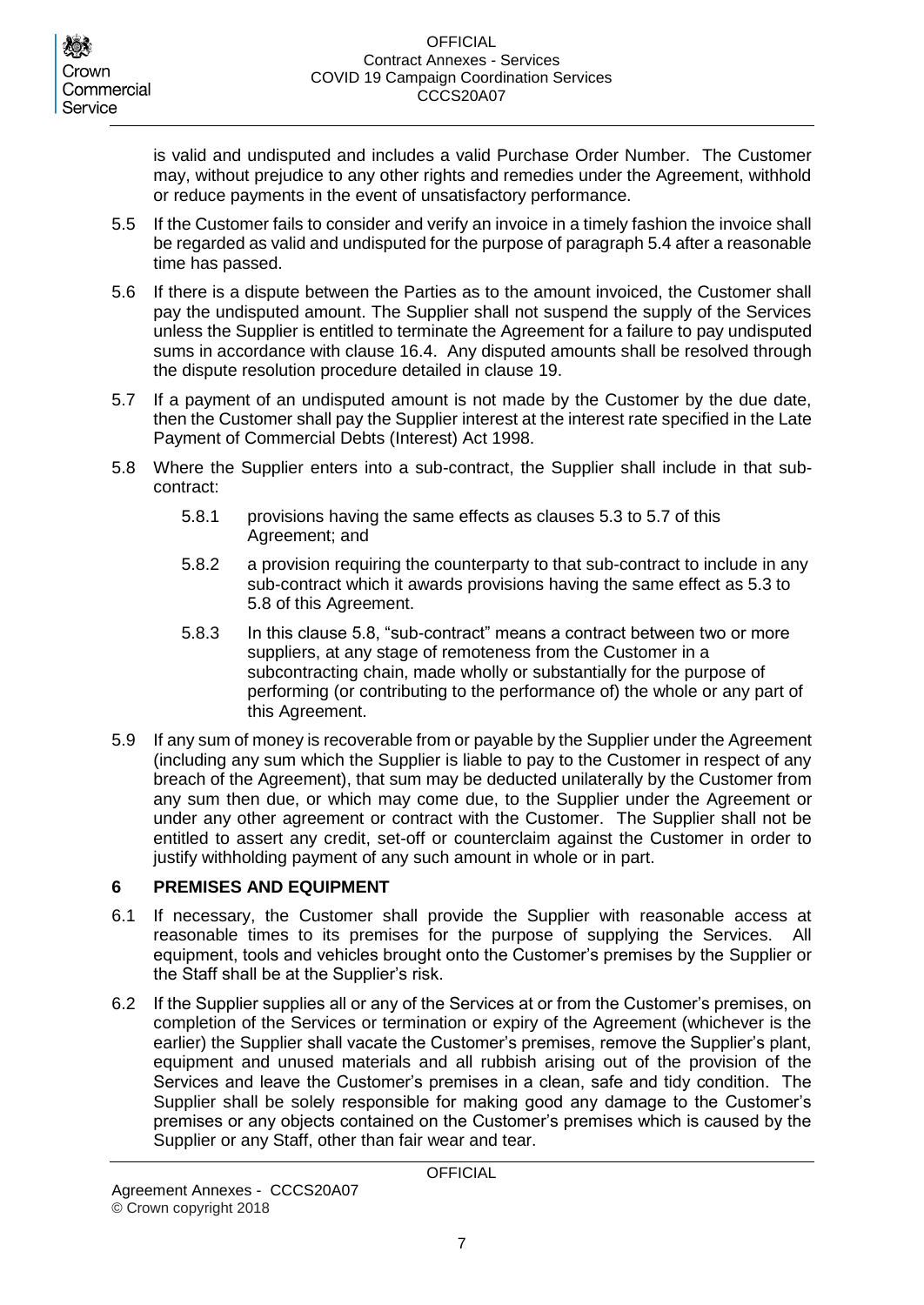- 6.3 If the Supplier supplies all or any of the Services at or from its premises or the premises of a third party, the Customer may, during normal business hours and on reasonable notice, inspect and examine the manner in which the relevant Services are supplied at or from the relevant premises.
- 6.4 The Customer shall be responsible for maintaining the security of its premises in accordance with its standard security requirements. While on the Customer's premises the Supplier shall, and shall procure that all Staff shall, comply with all the Customer's security requirements.
- 6.5 Where all or any of the Services are supplied from the Supplier's premises, the Supplier shall, at its own cost, comply with all security requirements specified by the Customer in writing.
- <span id="page-7-2"></span>6.6 Without prejudice to clause [3.2.6,](#page-5-4) any equipment provided by the Customer for the purposes of the Agreement shall remain the property of the Customer and shall be used by the Supplier and the Staff only for the purpose of carrying out the Agreement. Such equipment shall be returned promptly to the Customer on expiry or termination of the Agreement.
- <span id="page-7-3"></span>6.7 The Supplier shall reimburse the Customer for any loss or damage to the equipment (other than deterioration resulting from normal and proper use) caused by the Supplier or any Staff. Equipment supplied by the Customer shall be deemed to be in a good condition when received by the Supplier or relevant Staff unless the Customer is notified otherwise in writing within 5 Working Days.

## <span id="page-7-0"></span>**7 STAFF AND KEY PERSONNEL**

- 7.1 If the Customer reasonably believes that any of the Staff are unsuitable to undertake work in respect of the Agreement, it may, by giving written notice to the Supplier:
	- 7.1.1 refuse admission to the relevant person(s) to the Customer's premises;
	- 7.1.2 direct the Supplier to end the involvement in the provision of the Services of the relevant person(s); and/or
	- 7.1.3 require that the Supplier replace any person removed under this clause with another suitably qualified person and procure that any security pass issued by the Customer to the person removed is surrendered,

and the Supplier shall comply with any such notice.

- <span id="page-7-1"></span>7.2 The Supplier shall:
	- 7.2.1 ensure that all Staff are vetted in accordance with the Staff Vetting Procedures;
	- 7.2.2 if requested, provide the Customer with a list of the names and addresses (and any other relevant information) of all persons who may require admission to the Customer's premises in connection with the Agreement; and
	- 7.2.3 procure that all Staff comply with any rules, regulations and requirements reasonably specified by the Customer.
- 7.3 Any Key Personnel shall not be released from supplying the Services without the agreement of the Customer, except by reason of long-term sickness, parental leave and termination of employment or other extenuating circumstances.
- 7.4 Any replacements to the Key Personnel shall be subject to the prior written agreement of the Customer (not to be unreasonably withheld). Such replacements shall be of at least equal status or of equivalent experience and skills to the Key Personnel being replaced and be suitable for the responsibilities of that person in relation to the Services.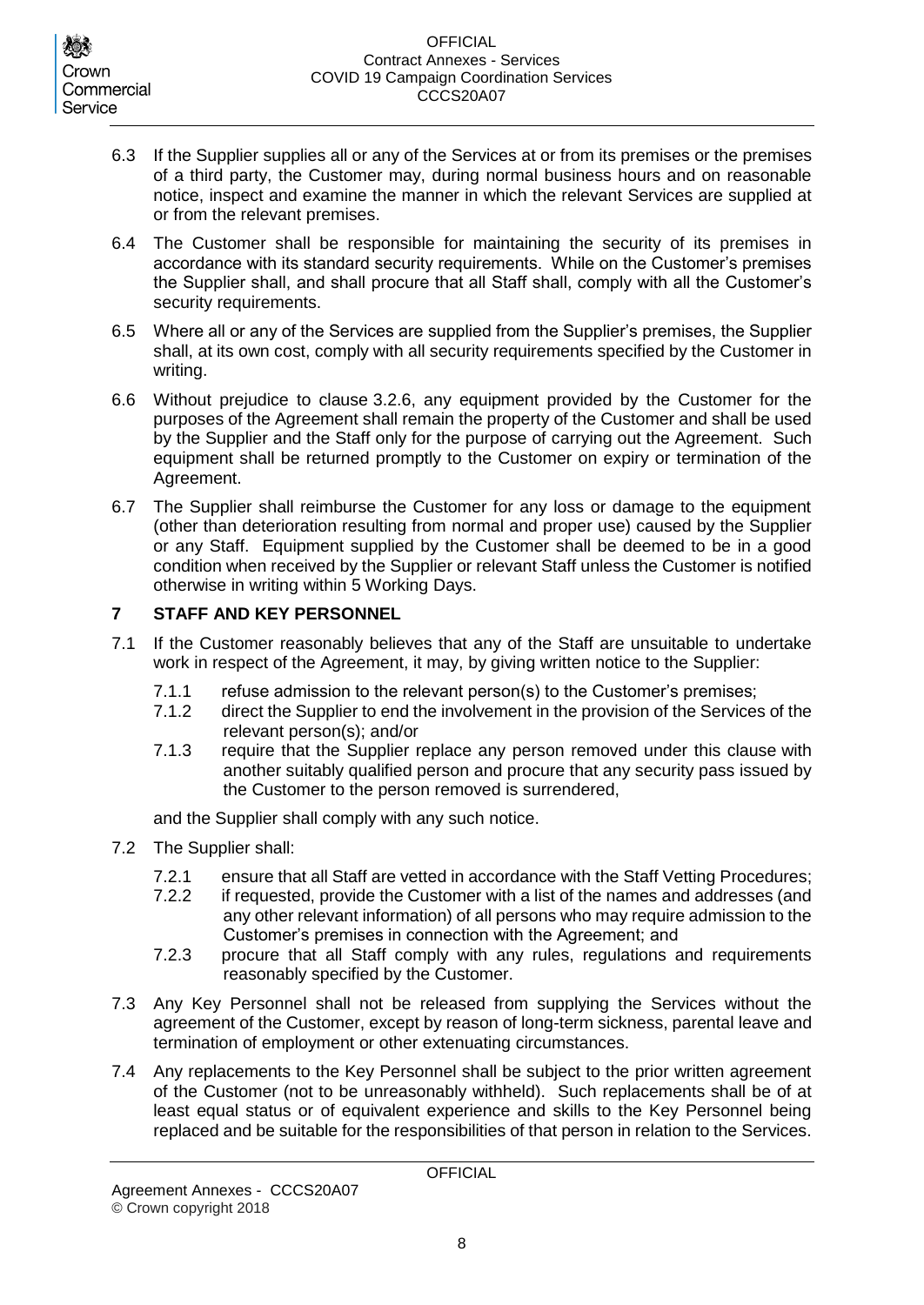## <span id="page-8-0"></span>**8 ASSIGNMENT AND SUB-CONTRACTING**

- 8.1 The Supplier shall not without the written consent of the Customer assign, sub-contract, novate or in any way dispose of the benefit and/ or the burden of the Agreement or any part of the Agreement. The Customer may, in the granting of such consent, provide for additional terms and conditions relating to such assignment, sub-contract, novation or disposal. The Supplier shall be responsible for the acts and omissions of its subcontractors as though those acts and omissions were its own.
- 8.2 Where the Customer has consented to the placing of sub-contracts, the Supplier shall, at the request of the Customer, send copies of each sub-contract, to the Customer as soon as is reasonably practicable.
- 8.3 The Customer may assign, novate, or otherwise dispose of its rights and obligations under the Agreement without the consent of the Supplier provided that such assignment, novation or disposal shall not increase the burden of the Supplier's obligations under the Agreement.

## <span id="page-8-1"></span>**9 INTELLECTUAL PROPERTY RIGHTS**

- 9.1 All intellectual property rights in any materials provided by the Customer to the Supplier for the purposes of this Agreement shall remain the property of the Customer or the respective owner of such intellectual property rights but the Customer hereby grants the Supplier a royalty-free, non-exclusive and non-transferable licence to use such materials as required until termination or expiry of the Agreement for the sole purpose of enabling the Supplier to perform its obligations under the Agreement.
- 9.2 All intellectual property rights in any materials created or developed by the Supplier pursuant to the Agreement or arising as a result of the provision of the Services shall vest in the Supplier. If, and to the extent, that any intellectual property rights in such materials vest in the Customer by operation of law, the Customer hereby assigns to the Supplier by way of a present assignment of future rights that shall take place immediately on the coming into existence of any such intellectual property rights all its intellectual property rights in such materials (with full title guarantee and free from all third party rights).
- 9.3 The Supplier hereby grants the Customer:
	- 9.3.1 a perpetual, royalty-free, irrevocable, non-exclusive licence (with a right to sublicense) to use all intellectual property rights in the materials created or developed pursuant to the Agreement and any intellectual property rights arising as a result of the provision of the Services; and
	- 9.3.2 a perpetual, royalty-free, irrevocable and non-exclusive licence (with a right to sub-license) to use:
		- (a) any intellectual property rights vested in or licensed to the Supplier on the date of the Agreement; and
		- (b) any intellectual property rights created during the Term but which are neither created or developed pursuant to the Agreement nor arise as a result of the provision of the Services,

including any modifications to or derivative versions of any such intellectual property rights, which the Customer reasonably requires in order to exercise its rights and take the benefit of the Agreement including the Services provided.

<span id="page-8-2"></span>9.4 The Supplier shall indemnify, and keep indemnified, the Customer in full against all costs, expenses, damages and losses (whether direct or indirect), including any interest,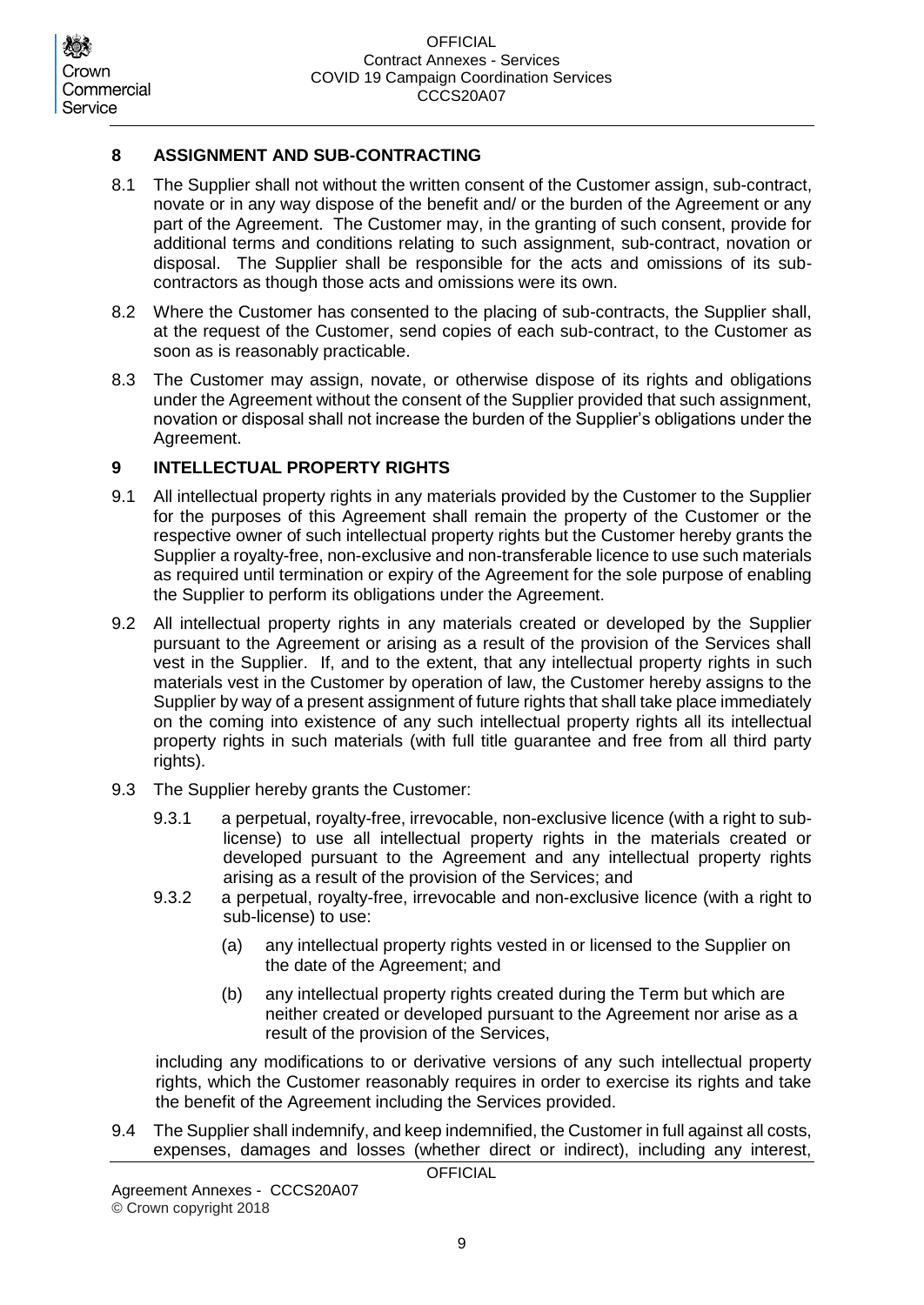penalties, and reasonable legal and other professional fees awarded against or incurred or paid by the Customer as a result of or in connection with any claim made against the Customer for actual or alleged infringement of a third party's intellectual property arising out of, or in connection with, the supply or use of the Services, to the extent that the claim is attributable to the acts or omission of the Supplier or any Staff.

### <span id="page-9-0"></span>**10 GOVERNANCE AND RECORDS**

- 10.1 The Supplier shall:
	- 10.1.1 attend progress meetings with the Customer at the frequency and times specified by the Customer and shall ensure that its representatives are suitably qualified to attend such meetings; and
	- 10.1.2 submit progress reports to the Customer at the times and in the format specified by the Customer.
- <span id="page-9-5"></span>10.2 The Supplier shall keep and maintain until 6 years after the end of the Agreement, or as long a period as may be agreed between the Parties, full and accurate records of the Agreement including the Services supplied under it and all payments made by the Customer. The Supplier shall on request afford the Customer or the Customer's representatives such access to those records as may be reasonably requested by the Customer in connection with the Agreement.

### <span id="page-9-1"></span>**11 CONFIDENTIALITY, TRANSPARENCY AND PUBLICITY**

- <span id="page-9-3"></span>11.1 Subject to clause [11.2,](#page-9-2) each Party shall:
	- 11.1.1 treat all Confidential Information it receives as confidential, safeguard it accordingly and not disclose it to any other person without the prior written permission of the disclosing Party; and
	- 11.1.2 not use or exploit the disclosing Party's Confidential Information in any way except for the purposes anticipated under the Agreement.
- <span id="page-9-4"></span><span id="page-9-2"></span>11.2 Notwithstanding clause [11.1,](#page-9-3) a Party may disclose Confidential Information which it receives from the other Party:
	- 11.2.1 where disclosure is required by applicable law or by a court of competent jurisdiction;
	- 11.2.2 to its auditors or for the purposes of regulatory requirements;
	- 11.2.3 on a confidential basis, to its professional advisers;
	- 11.2.4 to the Serious Fraud Office where the Party has reasonable grounds to believe that the other Party is involved in activity that may constitute a criminal offence under the Bribery Act 2010;
	- 11.2.5 where the receiving Party is the Supplier, to the Staff on a need to know basis to enable performance of the Supplier's obligations under the Agreement provided that the Supplier shall procure that any Staff to whom it discloses Confidential Information pursuant to this clause [11.2.5](#page-9-4) shall observe the Supplier's confidentiality obligations under the Agreement; and
	- 11.2.6 where the receiving Party is the Customer:
		- (a) on a confidential basis to the employees, agents, consultants and contractors of the Customer;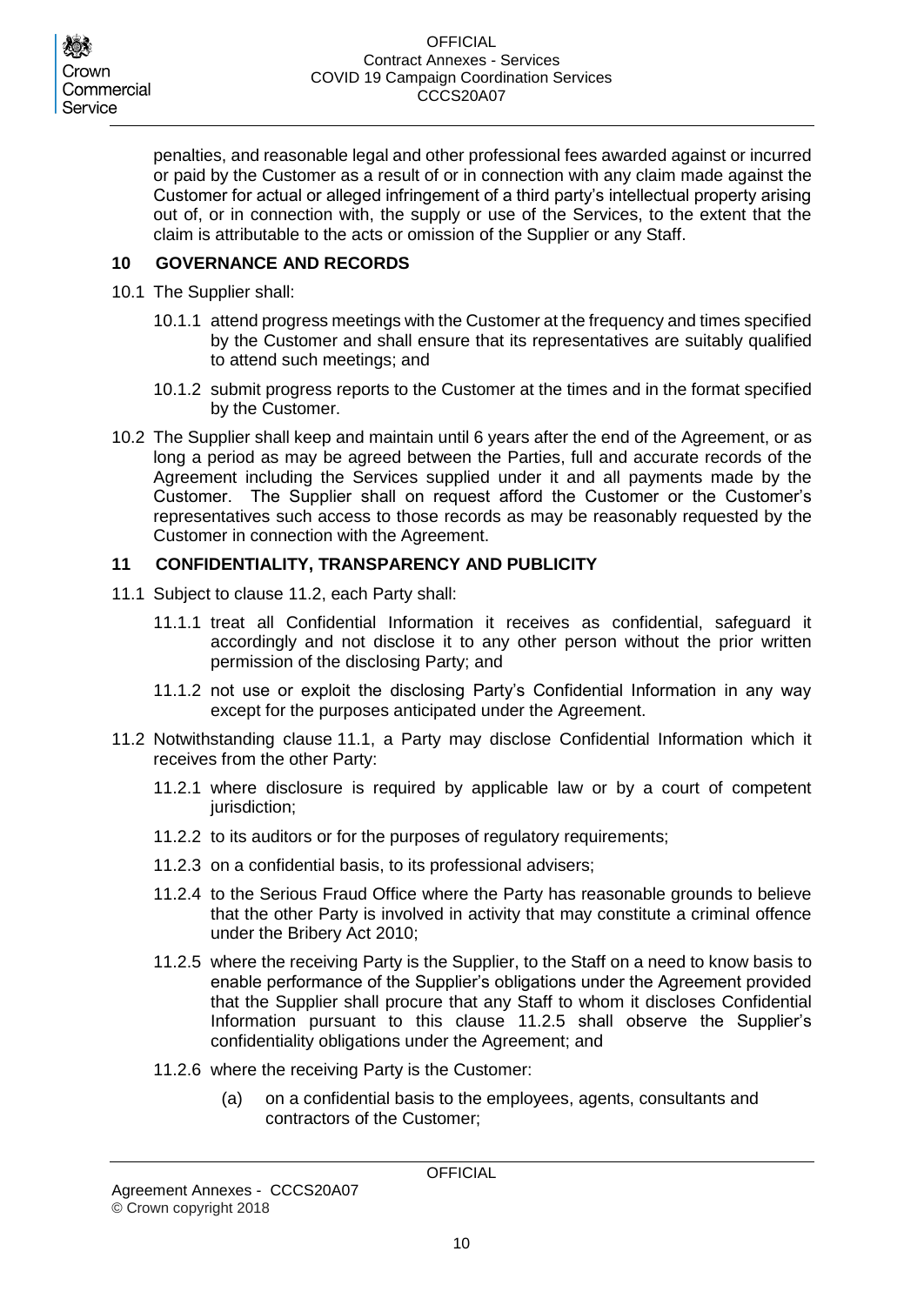- (b) on a confidential basis to any other Central Government Body, any successor body to a Central Government Body or any company to which the Customer transfers or proposes to transfer all or any part of its business;
- (c) to the extent that the Customer (acting reasonably) deems disclosure necessary or appropriate in the course of carrying out its public functions; or
- (d) in accordance with clause [12](#page-10-0) and for the purposes of the foregoing, references to disclosure on a confidential basis shall mean disclosure subject to a confidentiality agreement or arrangement containing terms no less stringent than those placed on the customer under this clause 11.
- 11.3 The Parties acknowledge that, except for any information which is exempt from disclosure in accordance with the provisions of the FOIA, the content of the Agreement is not Confidential Information and the Supplier hereby gives its consent for the Customer to publish this Agreement in its entirety to the general public (but with any information that is exempt from disclosure in accordance with the FOIA redacted) including any changes to the Agreement agreed from time to time. The Customer may consult with the Supplier to inform its decision regarding any redactions but shall have the final decision in its absolute discretion whether any of the content of the Agreement is exempt from disclosure in accordance with the provisions of the FOIA.
- 11.4 The Supplier shall not, and shall take reasonable steps to ensure that the Staff shall not, make any press announcement or publicise the Agreement or any part of the Agreement in any way, except with the prior written consent of the Customer.

## <span id="page-10-0"></span>**12 FREEDOM OF INFORMATION**

- 12.1 The Supplier acknowledges that the Customer is subject to the requirements of the FOIA and the Environmental Information Regulations 2004 and shall:
	- 12.1.1 provide all necessary assistance and cooperation as reasonably requested by the Customer to enable the Customer to comply with its obligations under the FOIA and the Environmental Information Regulations 2004;
	- 12.1.2 transfer to the Customer all Requests for Information relating to this Agreement that it receives as soon as practicable and in any event within 2 Working Days of receipt;
	- 12.1.3 provide the Customer with a copy of all Information belonging to the Customer requested in the Request for Information which is in its possession or control in the form that the Customer requires within 5 Working Days (or such other period as the Customer may reasonably specify) of the Customer's request for such Information; and
	- 12.1.4 not respond directly to a Request for Information unless authorised in writing to do so by the Customer.
- 12.2 The Supplier acknowledges that the Customer may be required under the FOIA and the Environmental Information Regulations 2004 to disclose Information concerning the Supplier or the Services (including commercially sensitive information) without consulting or obtaining consent from the Supplier. In these circumstances the Customer shall, in accordance with any relevant guidance issued under the FOIA, take reasonable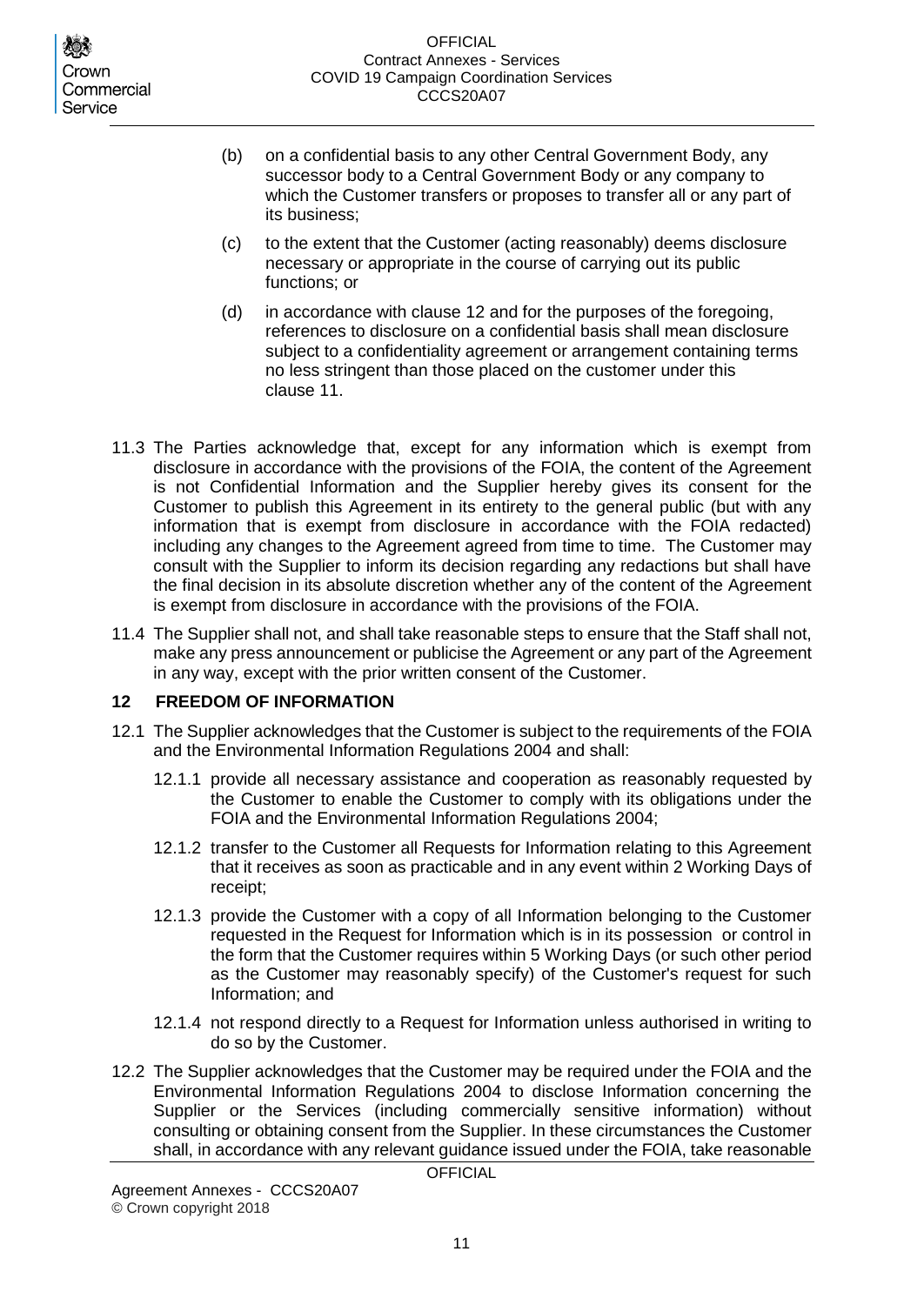steps, where appropriate, to give the Supplier advance notice, or failing that, to draw the disclosure to the Supplier's attention after any such disclosure.

12.3 Notwithstanding any other provision in the Agreement, the Customer shall be responsible for determining in its absolute discretion whether any Information relating to the Supplier or the Services is exempt from disclosure in accordance with the FOIA and/or the Environmental Information Regulations 2004.

### <span id="page-11-0"></span>**13 PROTECTION OF PERSONAL DATA AND SECURITY OF DATA**

13.1 The Supplier shall, and shall procure that all Staff shall, comply with any notification requirements under Data Protection Legislation and both Parties shall duly observe all their obligations under Data Protection Legislation which arise in connection with the Agreement.

### 13.2 REPLACED BY ANNEX 6 IN RELATION TO PROTECTION OF PERSONAL DATA

13.3 When handling Customer data (whether or not Personal Data), the Supplier shall ensure the security of the data is maintained in line with the security requirements of the Customer as notified to the Supplier from time to time.

### <span id="page-11-1"></span>**14 LIABILITY**

- 14.1 The Supplier shall not be responsible for any injury, loss, damage, cost or expense suffered by the Customer if and to the extent that it is caused by the negligence or wilful misconduct of the Customer or by breach by the Customer of its obligations under the Agreement.
- 14.2 Subject always to clauses [14.3](#page-11-2) and [14.4:](#page-11-3)
	- 14.2.1 the aggregate liability of the Supplier in respect of all defaults, claims, losses or damages howsoever caused, whether arising from breach of the Agreement, the supply or failure to supply of the Services, misrepresentation (whether tortuous or statutory), tort (including negligence), breach of statutory duty or otherwise shall in no event exceed a sum equal to 125% of the Charges paid or payable to the Supplier; and
	- 14.2.2 except in the case of claims arising under clauses [9.4](#page-8-2) an[d 18.3,](#page-13-2) in no event shall the Supplier be liable to the Customer for any:
		- (a) loss of profits;
		- (b) loss of business;
		- (c) loss of revenue;
		- (d) loss of or damage to goodwill;
		- (e) loss of savings (whether anticipated or otherwise); and/or
		- (f) any indirect, special or consequential loss or damage.
- <span id="page-11-2"></span>14.3 Nothing in the Agreement shall be construed to limit or exclude either Party's liability for:
	- 14.3.1 death or personal injury caused by its negligence or that of its Staff;
	- 14.3.2 fraud or fraudulent misrepresentation by it or that of its Staff; or
	- 14.3.3 any other matter which, by law, may not be excluded or limited.
- <span id="page-11-3"></span>14.4 The Supplier's liability under the indemnity in clause [9.4](#page-8-2) and [18.3](#page-13-2) shall be unlimited.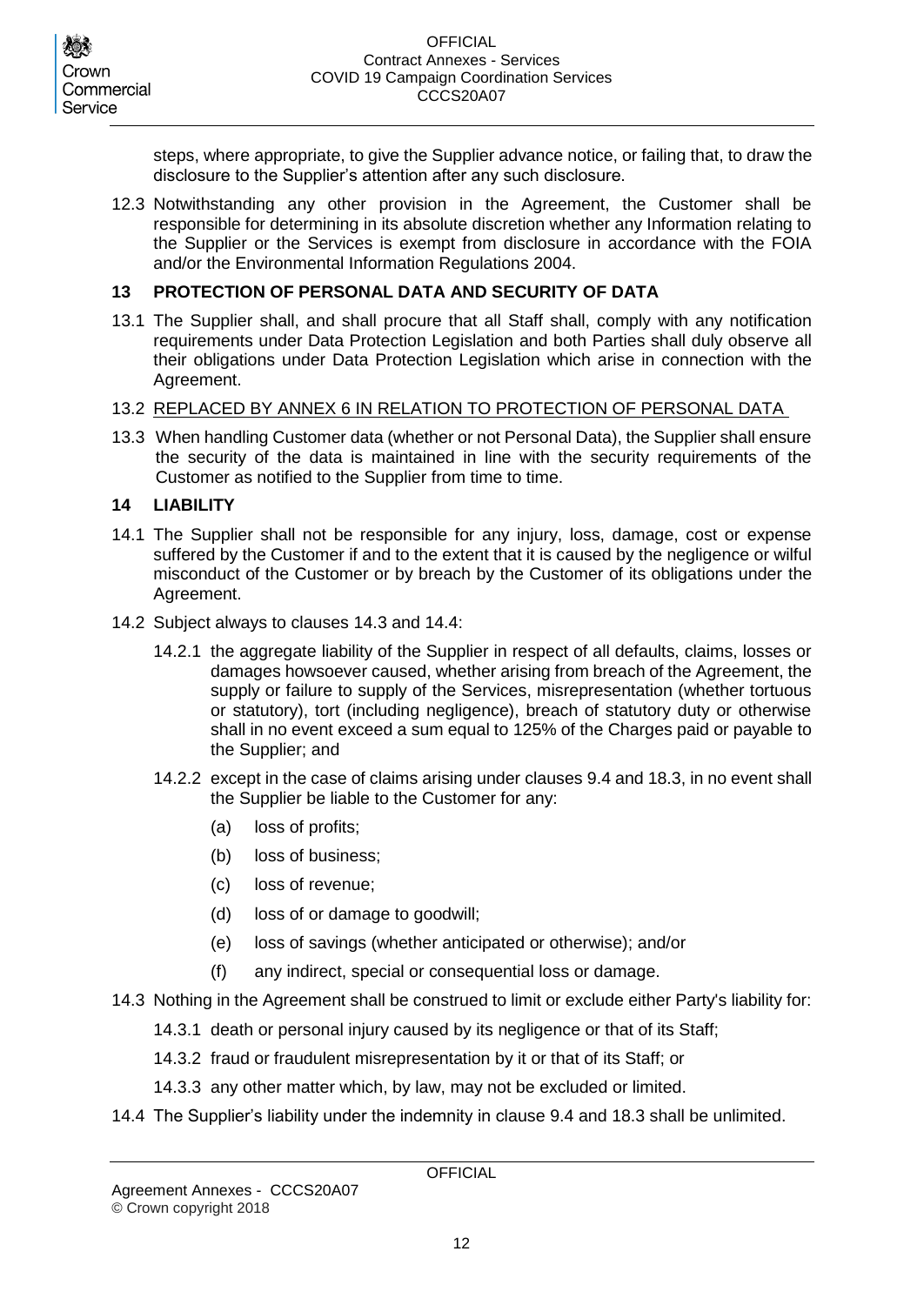## Crown Commercial Service

### <span id="page-12-0"></span>**15 FORCE MAJEURE**

Neither Party shall have any liability under or be deemed to be in breach of the Agreement for any delays or failures in performance of the Agreement which result from circumstances beyond the reasonable control of the Party affected. Each Party shall promptly notify the other Party in writing when such circumstances cause a delay or failure in performance and when they cease to do so. If such circumstances continue for a continuous period of more than two months, either Party may terminate the Agreement by written notice to the other Party.

### <span id="page-12-1"></span>**16 TERMINATION**

- 16.1 The Customer may terminate the Agreement at any time by notice in writing to the Supplier to take effect on any date falling at least 1 month (or, if the Agreement is less than 3 months in duration, at least 10 Working Days) later than the date of service of the relevant notice.
- <span id="page-12-5"></span>16.2 Without prejudice to any other right or remedy it might have, the Customer may terminate the Agreement by written notice to the Supplier with immediate effect if the Supplier:
	- 16.2.1 (without prejudice to clause [16.2.5\)](#page-12-3), is in material breach of any obligation under the Agreement which is not capable of remedy;
	- 16.2.2 repeatedly breaches any of the terms and conditions of the Agreement in such a manner as to reasonably justify the opinion that its conduct is inconsistent with it having the intention or ability to give effect to the terms and conditions of the Agreement;
	- 16.2.3 is in material breach of any obligation which is capable of remedy, and that breach is not remedied within 30 days of the Supplier receiving notice specifying the breach and requiring it to be remedied;
	- 16.2.4 undergoes a change of control within the meaning of section 416 of the Income and Corporation Taxes Act 1988;
	- 16.2.5 breaches any of the provisions of clauses [7.2,](#page-7-1) [11,](#page-9-1) [12,](#page-10-0) [13](#page-11-0) and [17;](#page-13-0)
	- 16.2.6 becomes insolvent, or if an order is made or a resolution is passed for the winding up of the Supplier (other than voluntarily for the purpose of solvent amalgamation or reconstruction), or if an administrator or administrative receiver is appointed in respect of the whole or any part of the Supplier's assets or business, or if the Supplier makes any composition with its creditors or takes or suffers any similar or analogous action (to any of the actions detailed in this clause [16.2.6\)](#page-12-4) in consequence of debt in any jurisdiction; or
	- 16.2.7 fails to comply with legal obligations in the fields of environmental, social or labour law.
- <span id="page-12-4"></span><span id="page-12-3"></span>16.3 The Supplier shall notify the Customer as soon as practicable of any change of control as referred to in clause [16.2.4](#page-12-5) or any potential such change of control.
- <span id="page-12-2"></span>16.4 The Supplier may terminate the Agreement by written notice to the Customer if the Customer has not paid any undisputed amounts within 90 days of them falling due.
- 16.5 Termination or expiry of the Agreement shall be without prejudice to the rights of either Party accrued prior to termination or expiry and shall not affect the continuing rights of the Parties under this clause and clauses [2,](#page-4-0) [3.2,](#page-5-5) [6.1,](#page-6-1) [6.2,](#page-6-2) [6.6,](#page-7-2) [6.7,](#page-7-3) [7,](#page-7-0) [9,](#page-8-1) [10.2,](#page-9-5) [11,](#page-9-1) [12,](#page-10-0) [13,](#page-11-0) [14,](#page-11-1) [16.6,](#page-12-6) [17.4,](#page-13-3) [18.3,](#page-13-2) [19](#page-14-0) and [20.7](#page-14-2) or any other provision of the Agreement that either expressly or by implication has effect after termination.
- <span id="page-12-6"></span>16.6 Upon termination or expiry of the Agreement, the Supplier shall:
	- 16.6.1 give all reasonable assistance to the Customer and any incoming supplier of the Services; and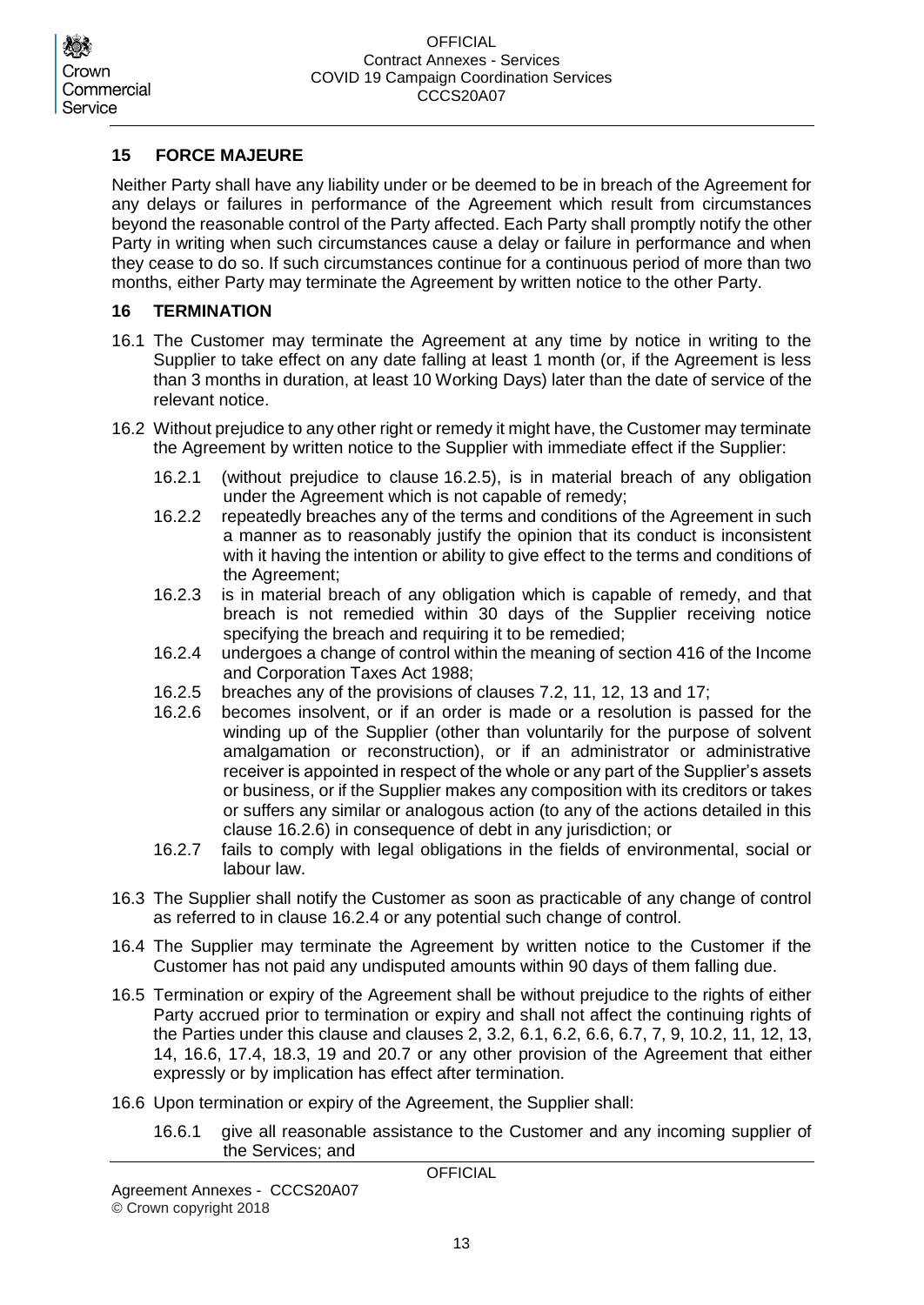16.6.2 return all requested documents, information and data to the Customer as soon as reasonably practicable.

### <span id="page-13-0"></span>**17 COMPLIANCE**

- 17.1 The Supplier shall promptly notify the Customer of any health and safety hazards which may arise in connection with the performance of its obligations under the Agreement. The Customer shall promptly notify the Supplier of any health and safety hazards which may exist or arise at the Customer's premises and which may affect the Supplier in the performance of its obligations under the Agreement.
- 17.2 The Supplier shall:
	- 17.2.1 comply with all the Customer's health and safety measures while on the Customer's premises; and
	- 17.2.2 notify the Customer immediately in the event of any incident occurring in the performance of its obligations under the Agreement on the Customer's premises where that incident causes any personal injury or damage to property which could give rise to personal injury.
- <span id="page-13-4"></span>17.3 The Supplier shall:
	- 17.3.1 perform its obligations under the Agreement in accordance with all applicable equality Law and the Customer's equality and diversity policy as provided to the Supplier from time to time; and
	- 17.3.2 take all reasonable steps to secure the observance of clause [17.3.1](#page-13-4) by all Staff.
- <span id="page-13-3"></span>17.4 The Supplier shall supply the Services in accordance with the Customer's environmental policy as provided to the Supplier from time to time.
- 17.5 The Supplier shall comply with, and shall ensure that its Staff shall comply with, the provisions of:
	- 17.5.1 the Official Secrets Acts 1911 to 1989; and
	- 17.5.2 section 182 of the Finance Act 1989.

## <span id="page-13-1"></span>**18 PREVENTION OF FRAUD AND CORRUPTION**

- <span id="page-13-5"></span>18.1 The Supplier shall not offer, give, or agree to give anything, to any person an inducement or reward for doing, refraining from doing, or for having done or refrained from doing, any act in relation to the obtaining or execution of the Agreement or for showing or refraining from showing favour or disfavour to any person in relation to the Agreement.
- 18.2 The Supplier shall take all reasonable steps, in accordance with good industry practice, to prevent fraud by the Staff and the Supplier (including its shareholders, members and directors) in connection with the Agreement and shall notify the Customer immediately if it has reason to suspect that any fraud has occurred or is occurring or is likely to occur.
- <span id="page-13-2"></span>18.3 If the Supplier or the Staff engages in conduct prohibited by clause [18.1](#page-13-5) or commits fraud in relation to the Agreement or any other contract with the Crown (including the Customer) the Customer may:
	- 18.3.1 terminate the Agreement and recover from the Supplier the amount of any loss suffered by the Customer resulting from the termination, including the cost reasonably incurred by the Customer of making other arrangements for the supply of the Services and any additional expenditure incurred by the Customer throughout the remainder of the Agreement; or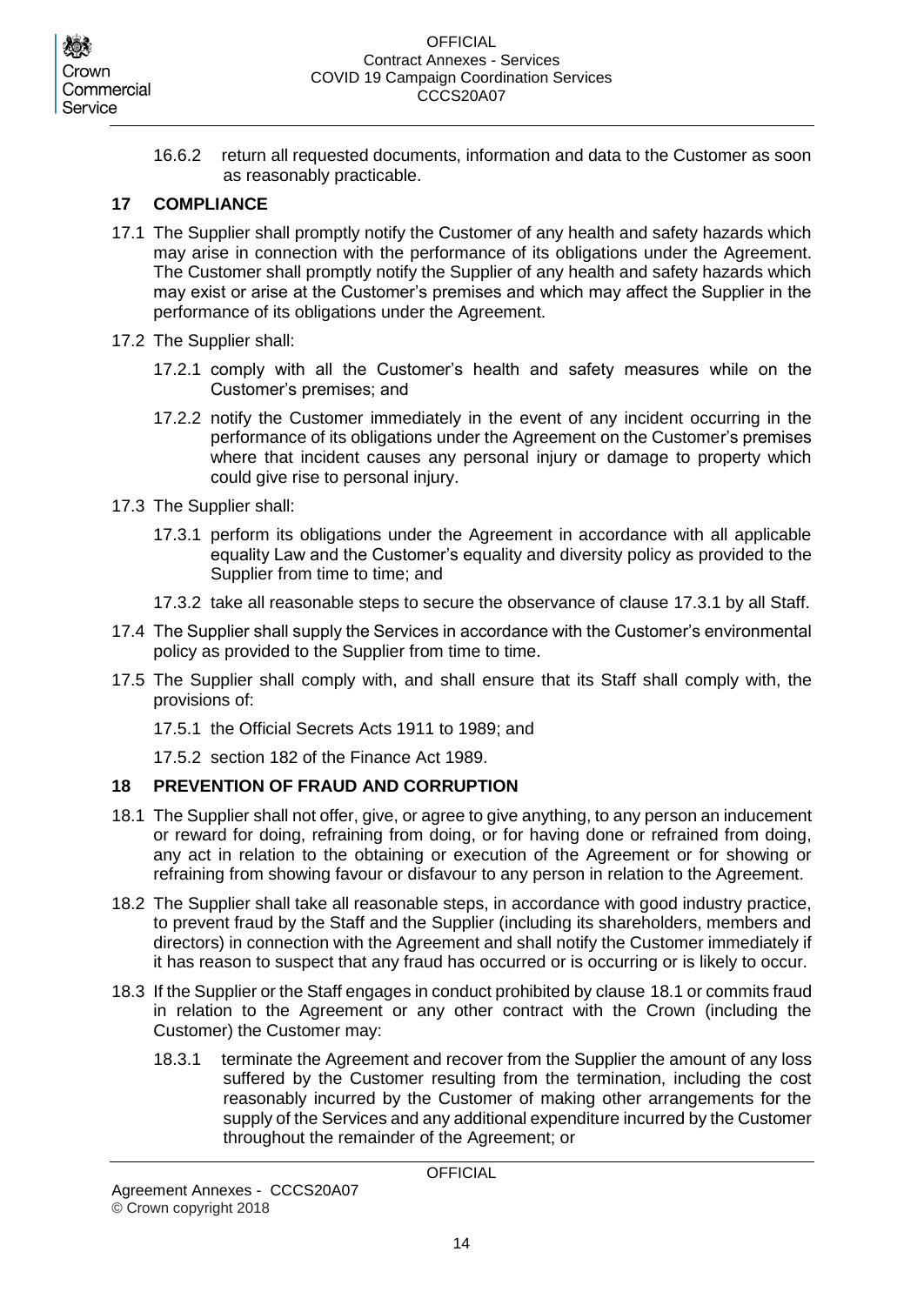18.3.2 recover in full from the Supplier any other loss sustained by the Customer in consequence of any breach of this clause.

### <span id="page-14-0"></span>**19 DISPUTE RESOLUTION**

- <span id="page-14-3"></span>19.1 The Parties shall attempt in good faith to negotiate a settlement to any dispute between them arising out of or in connection with the Agreement and such efforts shall involve the escalation of the dispute to an appropriately senior representative of each Party.
- 19.2 If the dispute cannot be resolved by the Parties within one month of being escalated as referred to in clause [19.1,](#page-14-3) the dispute may by agreement between the Parties be referred to a neutral adviser or mediator (the "**Mediator**") chosen by agreement between the Parties. All negotiations connected with the dispute shall be conducted in confidence and without prejudice to the rights of the Parties in any further proceedings.
- 19.3 If the Parties fail to appoint a Mediator within one month, or fail to enter into a written agreement resolving the dispute within one month of the Mediator being appointed, either Party may exercise any remedy it has under applicable law.

### <span id="page-14-1"></span>**20 GENERAL**

- 20.1 Each of the Parties represents and warrants to the other that it has full capacity and Customer, and all necessary consents, licences and permissions to enter into and perform its obligations under the Agreement, and that the Agreement is executed by its duly authorised representative.
- 20.2 A person who is not a party to the Agreement shall have no right to enforce any of its provisions which, expressly or by implication, confer a benefit on him, without the prior written agreement of the Parties.
- 20.3 The Agreement cannot be varied except in writing signed by a duly authorised representative of both the Parties.
- 20.4 The Agreement contains the whole agreement between the Parties and supersedes and replaces any prior written or oral agreements, representations or understandings between them. The Parties confirm that they have not entered into the Agreement on the basis of any representation that is not expressly incorporated into the Agreement. Nothing in this clause shall exclude liability for fraud or fraudulent misrepresentation.
- 20.5 Any waiver or relaxation either partly, or wholly of any of the terms and conditions of the Agreement shall be valid only if it is communicated to the other Party in writing and expressly stated to be a waiver. A waiver of any right or remedy arising from a breach of contract shall not constitute a waiver of any right or remedy arising from any other breach of the Agreement.
- 20.6 The Agreement shall not constitute or imply any partnership, joint venture, agency, fiduciary relationship or other relationship between the Parties other than the contractual relationship expressly provided for in the Agreement. Neither Party shall have, nor represent that it has, any Customer to make any commitments on the other Party's behalf.
- <span id="page-14-2"></span>20.7 Except as otherwise expressly provided by the Agreement, all remedies available to either Party for breach of the Agreement (whether under the Agreement, statute or common law) are cumulative and may be exercised concurrently or separately, and the exercise of one remedy shall not be deemed an election of such remedy to the exclusion of other remedies.
- 20.8 If any provision of the Agreement is prohibited by law or judged by a court to be unlawful,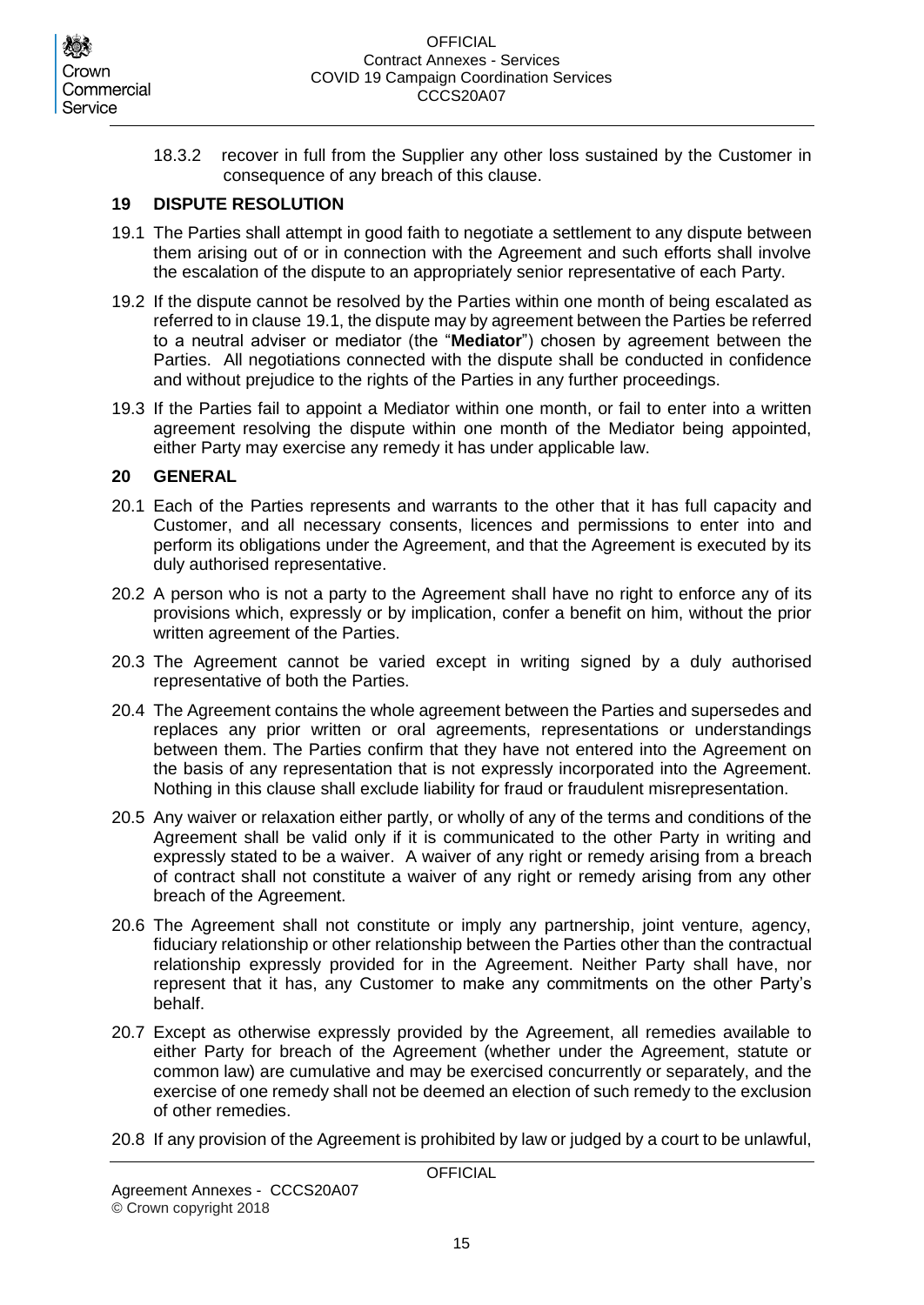void or unenforceable, the provision shall, to the extent required, be severed from the Agreement and rendered ineffective as far as possible without modifying the remaining provisions of the Agreement, and shall not in any way affect any other circumstances of or the validity or enforcement of the Agreement.

## <span id="page-15-0"></span>**21 NOTICES**

- <span id="page-15-3"></span>21.1 Any notice to be given under the Agreement shall be in writing and may be served by personal delivery, first class recorded or, subject to clause [21.3,](#page-15-2) e-mail to the address of the relevant Party set out in the Award Letter, or such other address as that Party may from time to time notify to the other Party in accordance with this clause:
- 21.2 Notices served as above shall be deemed served on the Working Day of delivery provided delivery is before 5.00pm on a Working Day. Otherwise delivery shall be deemed to occur on the next Working Day. An email shall be deemed delivered when sent unless an error message is received.
- <span id="page-15-2"></span>21.3 Notices under clauses [15](#page-12-0) (Force Majeure) and [16](#page-12-1) (Termination) may be served by email only if the original notice is then sent to the recipient by personal delivery or recorded delivery in the manner set out in clause [21.1.](#page-15-3)

## <span id="page-15-1"></span>**22 GOVERNING LAW AND JURISDICTION**

The validity, construction and performance of the Agreement, and all contractual and noncontractual matters arising out of it, shall be governed by English law and shall be subject to the exclusive jurisdiction of the English courts to which the Parties submit.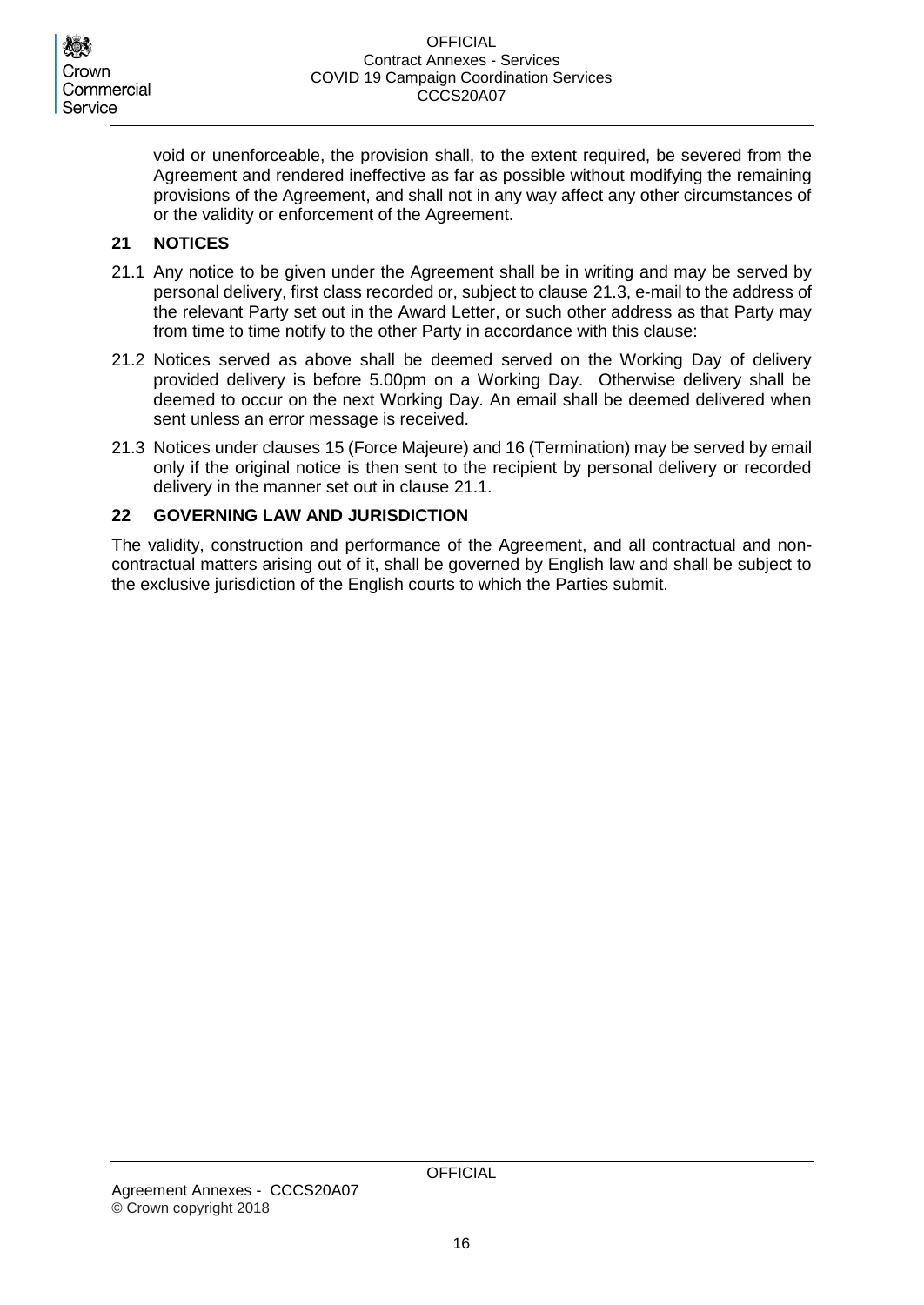<span id="page-16-0"></span>

## **ANNEX 2 – PRICE SCHEDULE**

**REDACTED TEXT**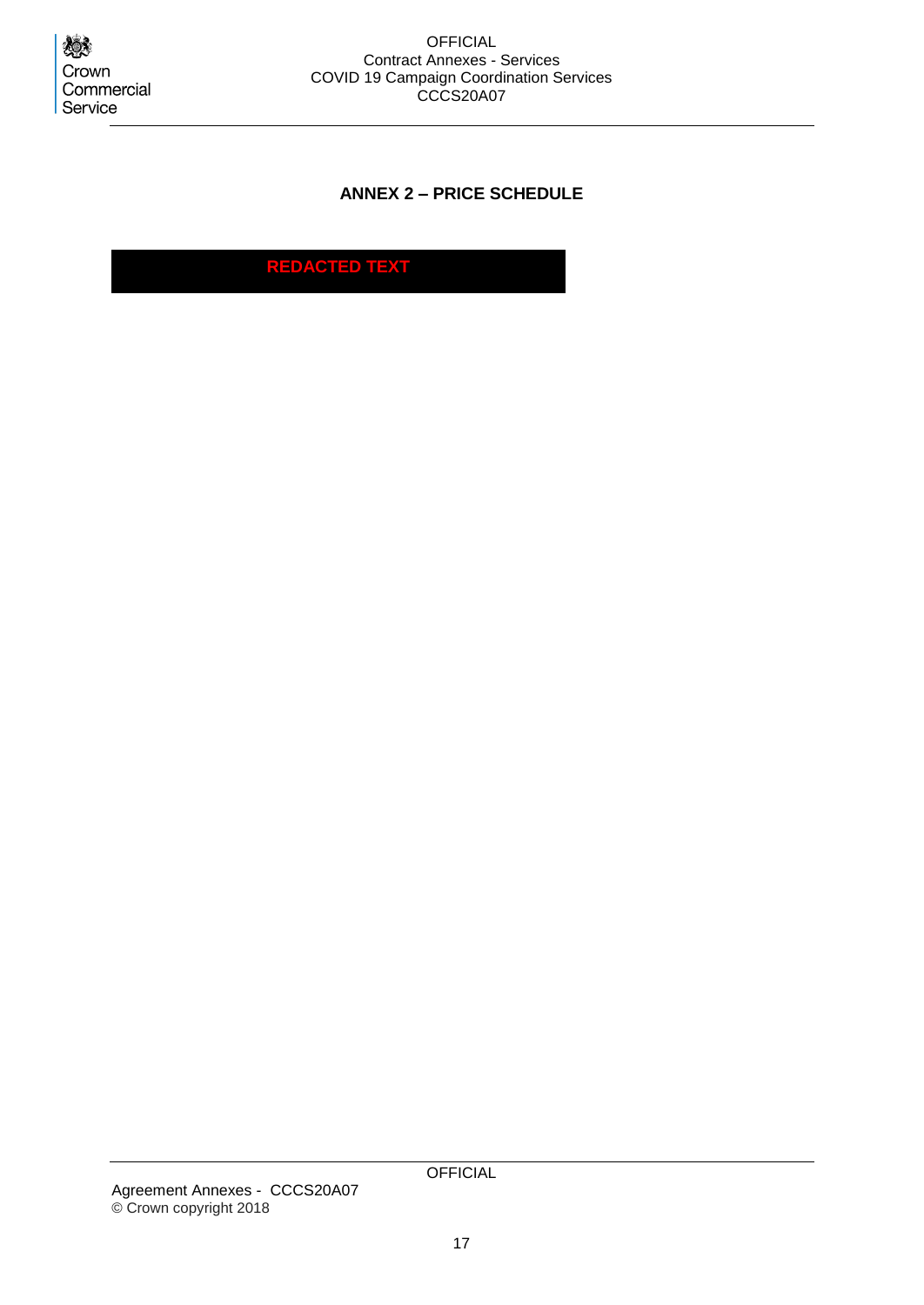## **ANNEX 3 – STATEMENT OF REQUIREMENTS**

## <span id="page-17-1"></span><span id="page-17-0"></span>**1. PURPOSE**

1.1 The aim of this contract and services required from the supplier is to enable Her Majesty's Government to effectively communicate urgent messaging to the UK nation.

## <span id="page-17-2"></span>**2. BACKGROUND TO THE CONTRACTING AUTHORITY**

- 2.1 The Cabinet Office supports the Prime Minister and ensures the effective running of government.
- 2.2 They are also the corporate headquarters for government, in partnership with HM Treasury, and take the lead in certain critical policy areas.
- 2.3 Cabinet Office is a ministerial department, supported by 22 agencies and public bodies.
- 2.4 Driving the strategy behind the Covid-19 Communications activity.

## <span id="page-17-3"></span>**3. BACKGROUND TO REQUIREMENT/OVERVIEW OF REQUIREMENT**

- 3.1 Coronavirus disease 2019 (COVID-19) is an infectious disease caused by severe acute respiratory syndrome coronavirus 2 (SARS-CoV-2). The disease was first identified in December 2019 in Wuhan, the capital of China's Hubei province, and has since spread globally, resulting in the ongoing 2019–20 coronavirus pandemic.
- 3.2 The UK entered a 'lockdown period' during March 2020, during which time confirmed cases increased and the death toll began to rise.
- 3.3 A need has been identified to engage a Campaign support agency that can contribute to overall COVID-19 strategy across Her Majesty's Government (HMG) reporting to the Director for the COVID-19 Hub and Director of Communications (DoC), No10

## <span id="page-17-4"></span>**4. DEFINITIONS**

| <b>Expression or</b><br><b>Acronym</b> | <b>Definition</b>                                                                                     |
|----------------------------------------|-------------------------------------------------------------------------------------------------------|
| <b>HMG</b>                             | means Her Majesty's Government                                                                        |
| COVID <sub>19</sub>                    | means an infectious disease caused by severe acute<br>respiratory syndrome coronavirus 2 (SARS-CoV-2) |
| <b>DoC</b>                             | means Director of Communications                                                                      |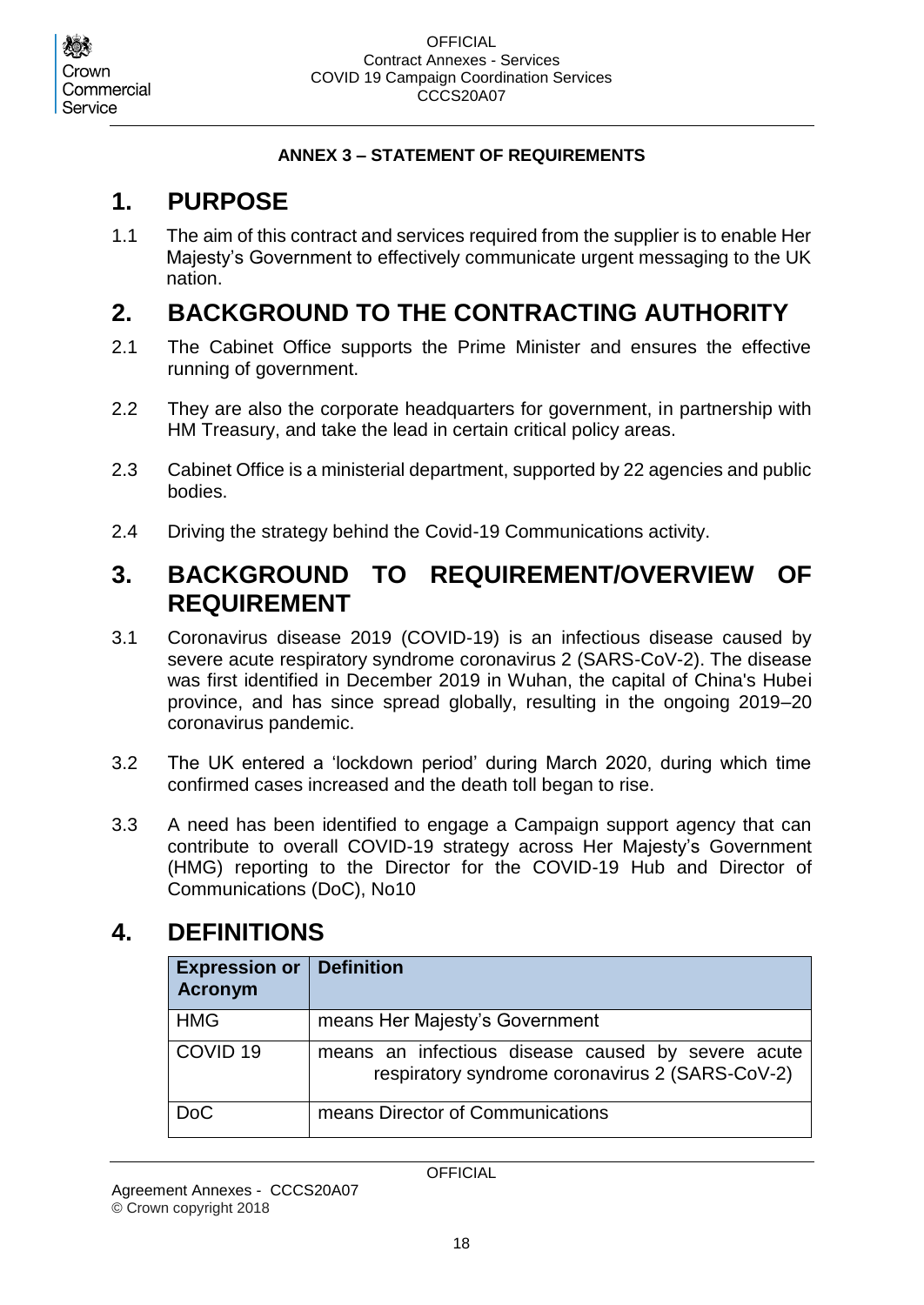#### **OFFICIAL** Contract Annexes - Services COVID 19 Campaign Coordination Services CCCS20A07

| l DA | means Devolved Administration |
|------|-------------------------------|
|      | Means Target Audiences        |

## <span id="page-18-0"></span>**5. THE REQUIREMENT**

- 5.1 The Supplier is required to provide, but is not limited to, the following services, reaching across HMG to ensure brand and messaging coordination and consistency:
	- 5.1.1 Contribute to overall COVID-19 strategy across HMG reporting to the Director for the COVID-19 Hub and DoC, No10 and working with other campaign agencies to deliver effective communications
	- 5.1.2 Lead development of flexible 4 campaign strategy and brand architecture;
	- 5.1.3 Advise on creative and digital work;
	- 5.1.4 Assisting in identification of vulnerable/non-compliant target audiences;
	- 5.1.5 Advise on fake news mitigation strategy in support of CO/MoD, on behalf of HMG;
	- 5.1.6 Develop and execute targeted social media content for HMG Government and No10 channels

## <span id="page-18-1"></span>**6. KEY DELIVERABLES**

6.1 The following deliverables shall apply:

| <b>Milestone/</b><br><b>Deliverable</b> | <b>Description</b>                                                                                                                                                  | <b>Timeframe or Delivery</b><br><b>Date</b> |
|-----------------------------------------|---------------------------------------------------------------------------------------------------------------------------------------------------------------------|---------------------------------------------|
|                                         | Attend strategy meetings at No10 and/or Cabinet<br>Office                                                                                                           | As required on a daily<br>basis             |
| 2                                       | memos and briefs with recommended<br>Provide<br>based on analysis of QUAL/QUAN<br>actions<br>research, campaign performance, and insights from<br>strategy meetings | As required on a daily<br>basis             |
| 3                                       | Prepare brand book with new campaign guidelines<br>and update as required                                                                                           | As required on a daily<br>basis             |
| 4                                       | Brief creative agencies on new brand guidelines for<br>sub-campaigns                                                                                                | As required on a daily<br>basis             |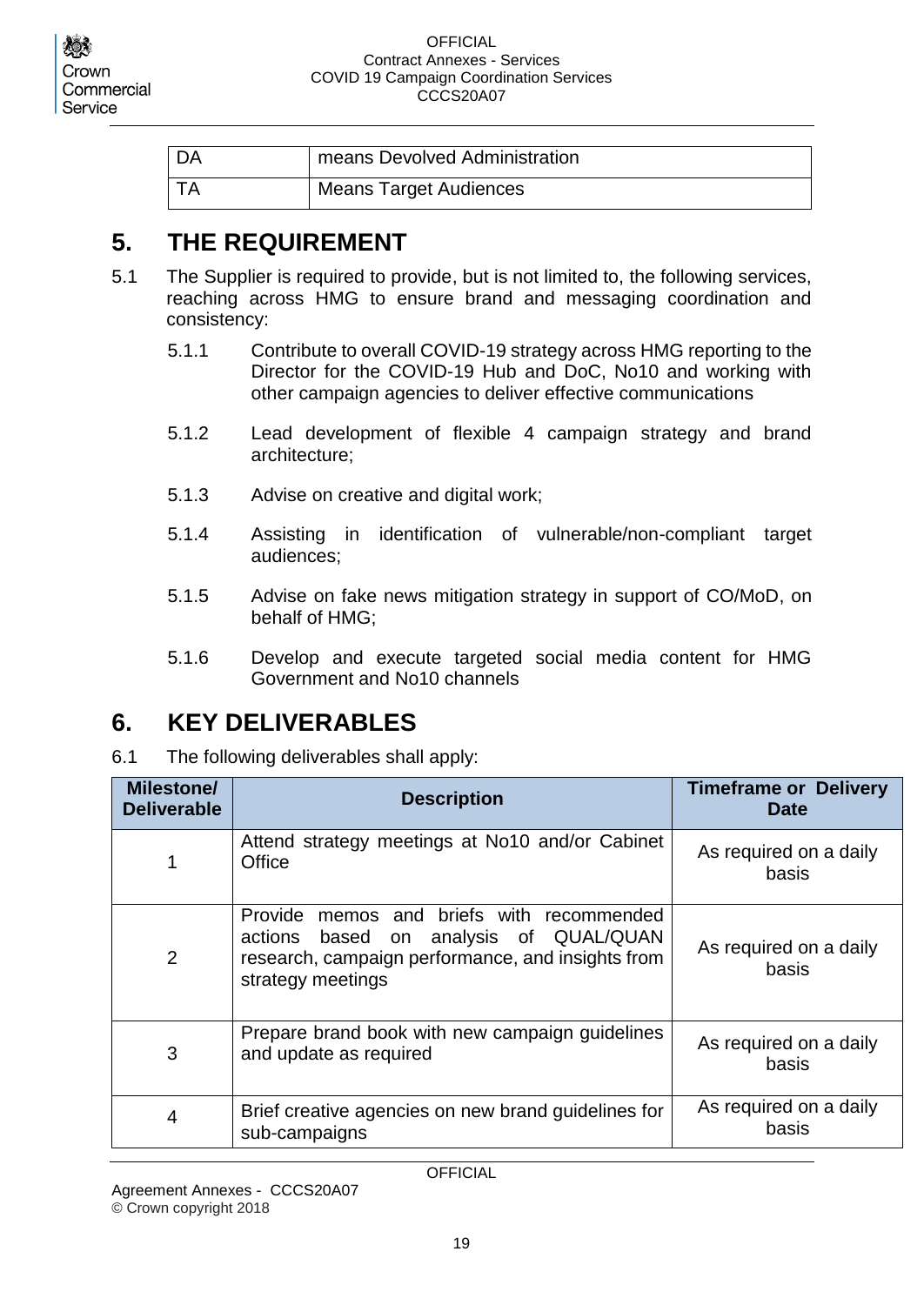| 5  | Produce creative content for use as STIM in<br>qualitative research when rapid turnaround is<br>required                                                                        | As required on a daily<br>basis  |
|----|---------------------------------------------------------------------------------------------------------------------------------------------------------------------------------|----------------------------------|
| 6  | Provide reports on performance of paid and organic<br>content to inform future content direction                                                                                | As required on a daily<br>basis  |
| 7  | Attend planning and review meetings with Cabinet<br>Office staff and agencies to provide feedback,<br>advice and recommendations on creative and digital<br>work                | As required on a daily<br>basis  |
| 8  | Assess daily which organic social media posts<br>should be used in paid media rotation, and<br>coordinate Cabinet Office approvals and supply of<br>relevant assets to agencies | As required on a daily<br>basis  |
| 9  | Lead weekly TA meetings with 77th Brigade, No10<br>and Cabinet Office staff                                                                                                     | As required on a weekly<br>basis |
| 10 | Provide weekly TA profile document based on<br>analysis of QUAL/QUAN research, campaign<br>performance, and insights from strategy meetings                                     | As required on a weekly<br>basis |
| 11 | Attend meetings with 77th Brigade and Cabinet<br>Office staff to review fake news mitigations efforts<br>and provide recommendations on further actions to<br>take              | As required on a daily<br>basis  |
| 12 | Provide communications recommendations and key<br>messages for identified TAs of people susceptible to<br>fake news                                                             | As required on a daily<br>basis  |
| 13 | daily content planning<br>Attend<br>meetings<br>with<br>No10/Cabinet Office team                                                                                                | As required on a daily<br>basis  |
| 14 | Supply at least 10 pieces of social media content<br>(graphic or video) per day                                                                                                 | As required on a daily<br>basis  |
| 15 | Review daily content approvals document prepared<br>by No10/Cabinet Office team and provide feedback<br>on captions and comments                                                | As required on a daily<br>basis  |
| 16 | Supply templates and related content assets for use<br>by Cabinet Office and DA staff                                                                                           | As required on a daily<br>basis  |

**OFFICIAL** Agreement Annexes - CCCS20A07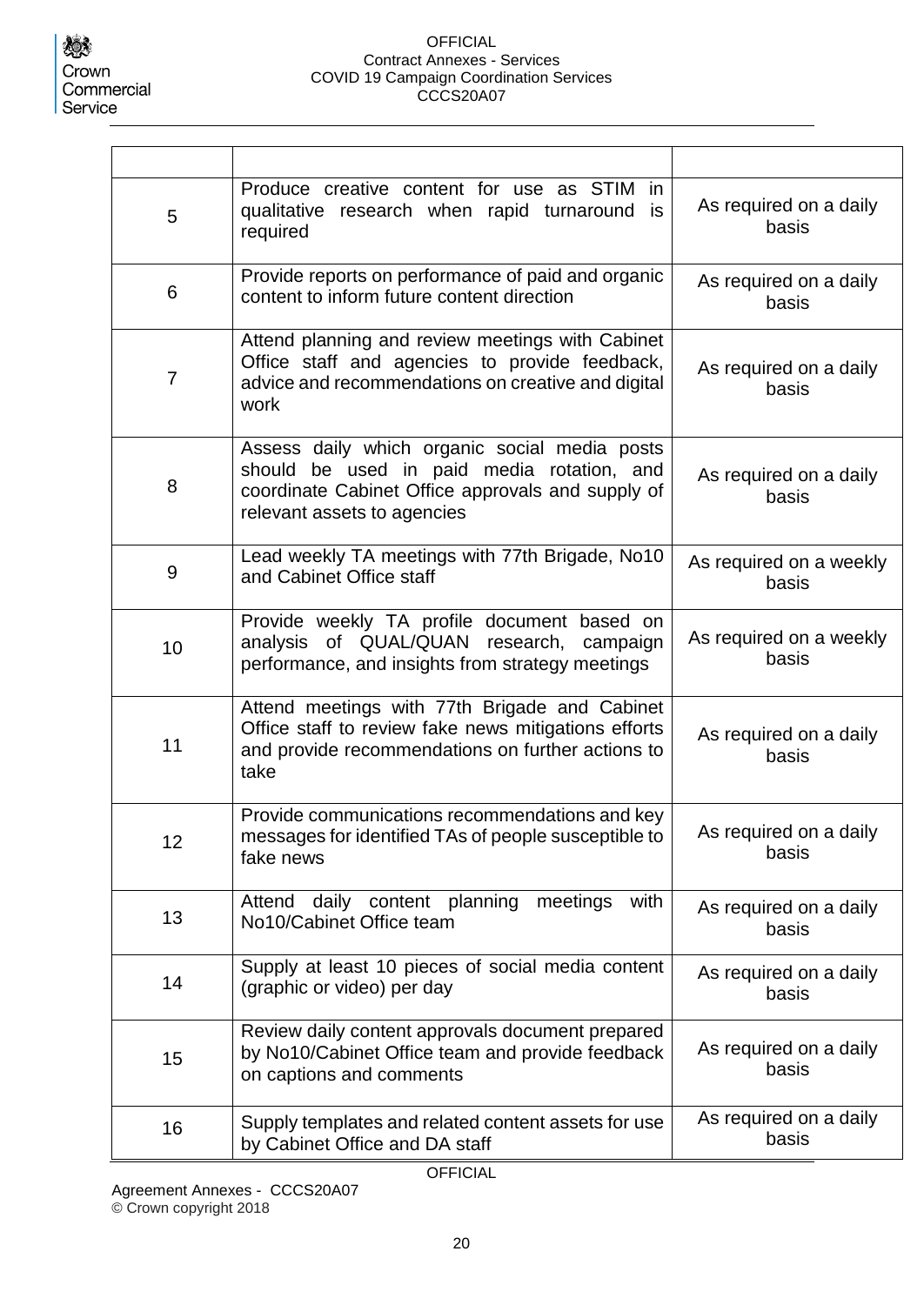## <span id="page-20-0"></span>**7. MANAGEMENT INFORMATION/REPORTING**

- 7.1 The Supplier will be required to maintain a record of activities conducted under this contract, the associated costs and benefits derived and details of how the supplier provided Value for Money during this national Crisis.
- 7.2 The Supplier will be required to provide the captured information as a contract end report, identifying opportunities for future improvements and consideration for long term contingency planning for any future events of this nature/scope.
- 7.3 The Supplier will provide a presentation of this report to ensure audience understanding and to engage in a question and answer session. This session shall be attended by key stakeholders.

## <span id="page-20-1"></span>**8. VOLUMES**

8.1 The contract shall be provided on a payment for services delivered basis and as such the Contracting Authority does not guarantee the volume and or value of works that shall be called from this contract.

## <span id="page-20-2"></span>**9. CONTINUOUS IMPROVEMENT**

- 9.1 The Supplier will be expected to continually improve the way in which the required Services are to be delivered throughout the Contract duration.
- 9.2 The Supplier should present new ways of working to the Authority as they are identified along with plans for how the changes can be immediately embedded to achieve the improvements identified.
- 9.3 Changes to the way in which the Services are to be delivered must be brought to the Authority's attention and agreed prior to any changes being implemented.

## <span id="page-20-3"></span>**10. PRICE**

- 10.1 Prices are to be provided using Attachment 4 Pricing Matrix, these shall include indicative charging models as well as firm rate card costs.
- 10.2 The supplier shall provide a full and firm cost for services once the schedule for works has been agreed at point of contract call off.

## <span id="page-20-4"></span>**11. STAFF AND CUSTOMER SERVICE**

- 11.1 The Supplier shall provide a sufficient level of resource throughout the duration of the Contract in order to consistently deliver a quality service.
- 11.2 The Supplier's staff assigned to the Contract shall have the relevant qualifications and experience to deliver the Contract to the required standard.
- 11.3 The Supplier shall ensure that staff understand the Authority's vision and objectives and will provide excellent customer service to the Authority throughout the duration of the Contract.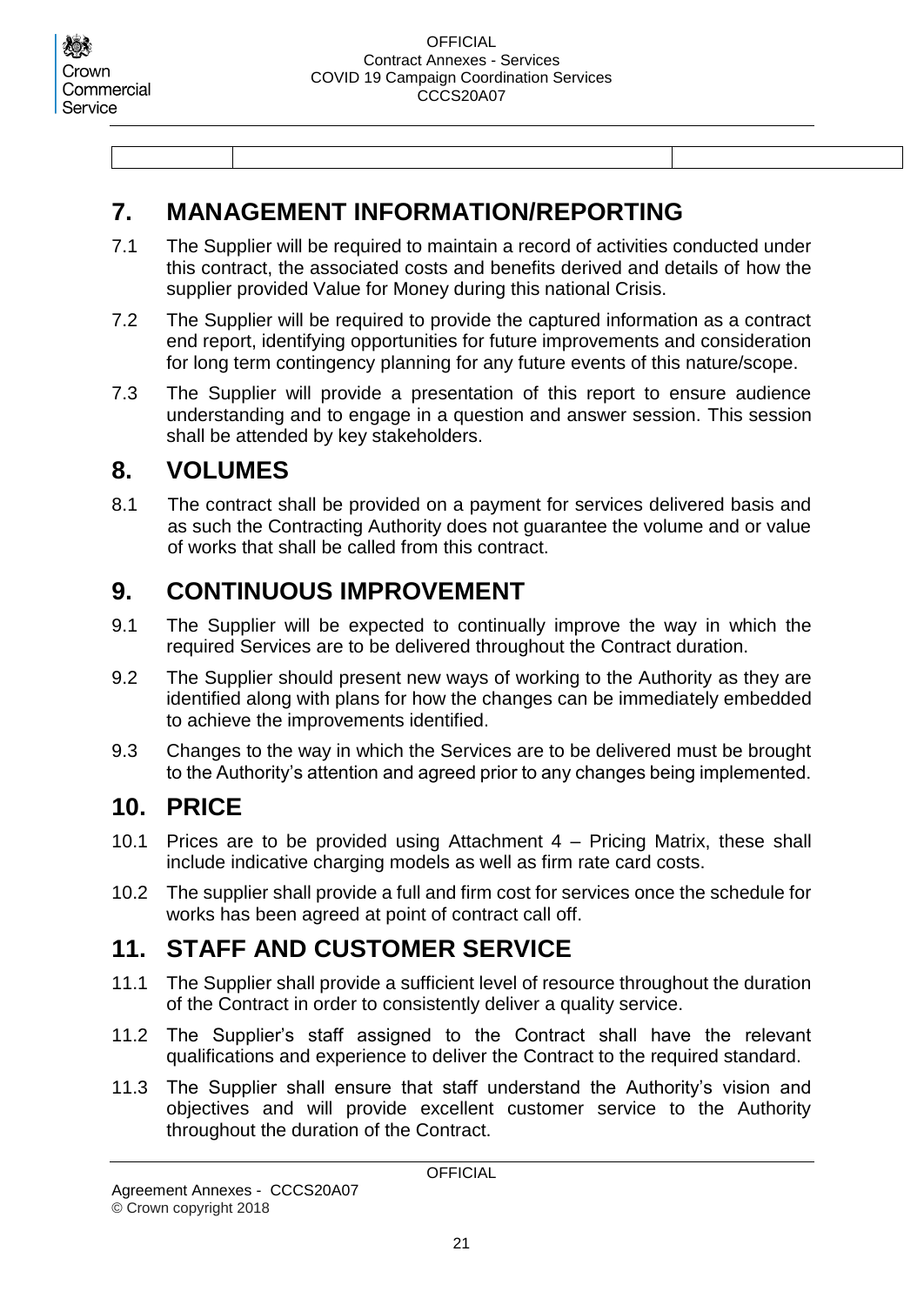11.4 The Supplier is required into a Non-Disclosure Agreement to cover all works and information shared and entered into as part of this contract

## <span id="page-21-0"></span>**12. SERVICE LEVELS AND PERFORMANCE**

12.1 The Authority will measure the quality of the Supplier's delivery by weekly stand up meetings and review against deliverables.

## <span id="page-21-1"></span>**13. PAYMENT AND INVOICING**

- 13.1 Standard payment terms are 30 days, however from the date of invoice, Cabinet Office will aim to pay between 5-10 days.
- 13.2 Please invoice Cabinet Office
- 13.3 Payment can only be made following satisfactory delivery of pre-agreed certified products and deliverables.
- 13.4 Before payment can be considered, each invoice must include a detailed elemental breakdown of work completed and the associated costs.
- 13.5 Invoices should be submitted to:

**REDACTED TEXT** 

## <span id="page-21-2"></span>**14. CONTRACT MANAGEMENT**

- 14.1 The Supplier will be required to work closely with the Cabinet office lead representative and liaise as required to meet the contract deliverables and agreed work schedules.
- 14.2 The Supplier will be required to attend a weekly conference call with the Cabinet Office and Crown Commercial Service to discuss contract progress and any identified issues and/or themes.
- 14.3 In line with social distancing measures all liaison shall take place using available digital platforms and mechanisms.

## <span id="page-21-3"></span>**15. LOCATION**

- 15.1 In line with social distancing measures the Supplier is required to work remotely and ensure that suitable provisions are made to allow their staff to work from home wherever practical.
- 15.2 Where working from home is not a feasible option for staff, the Supplier shall ensure that social distancing measures are maintained in any used office environments.
- 15.3 Where the Supplier, and any of its staff/representatives, are required to attend site (Government Office) all efforts will be made to adhere to the social distancing and safety recommendations.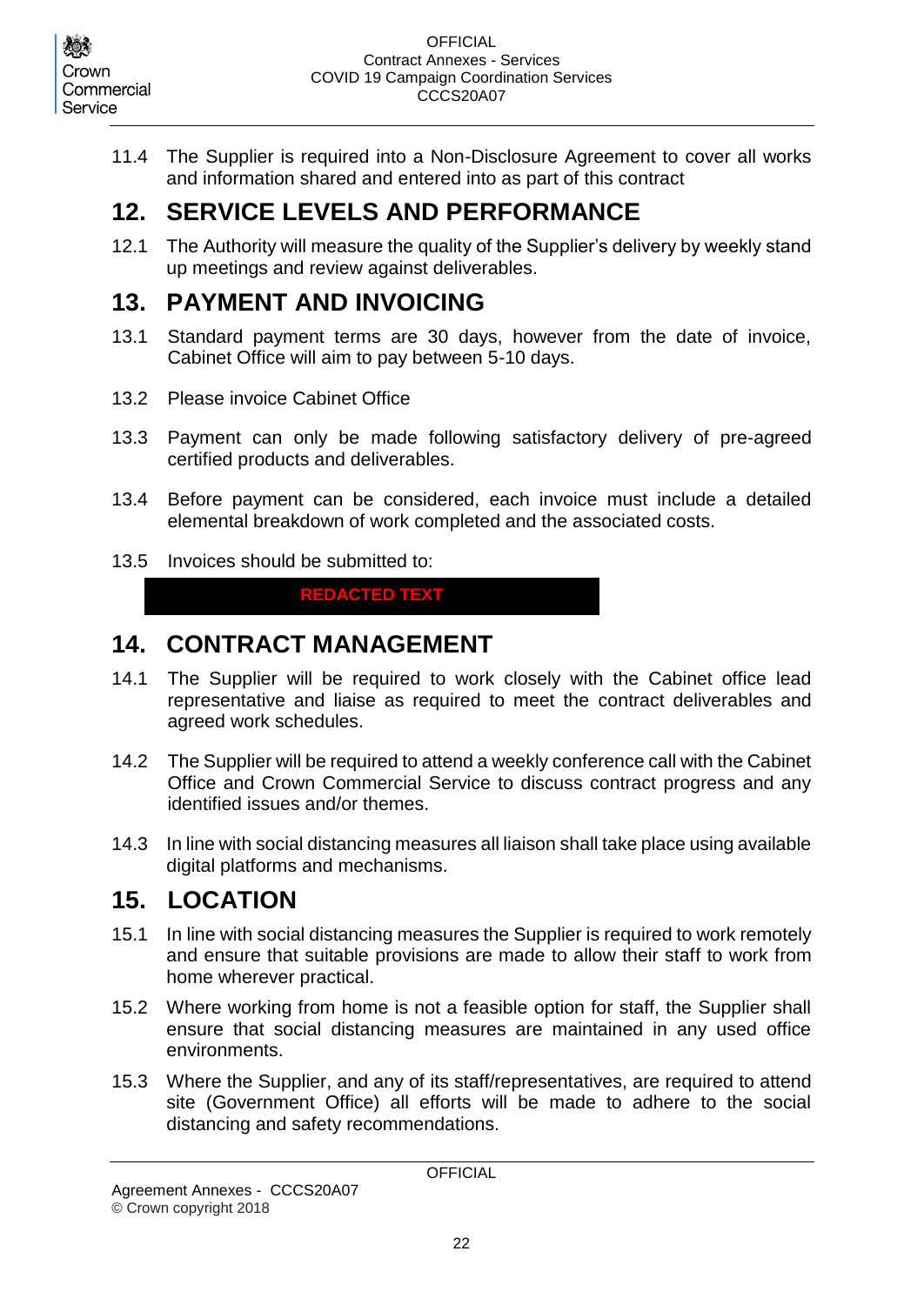心 Crown Commercial Service

## <span id="page-22-0"></span>**ANNEX 4 – SUPPLIERS RESPONSE**

<span id="page-22-3"></span><span id="page-22-2"></span><span id="page-22-1"></span>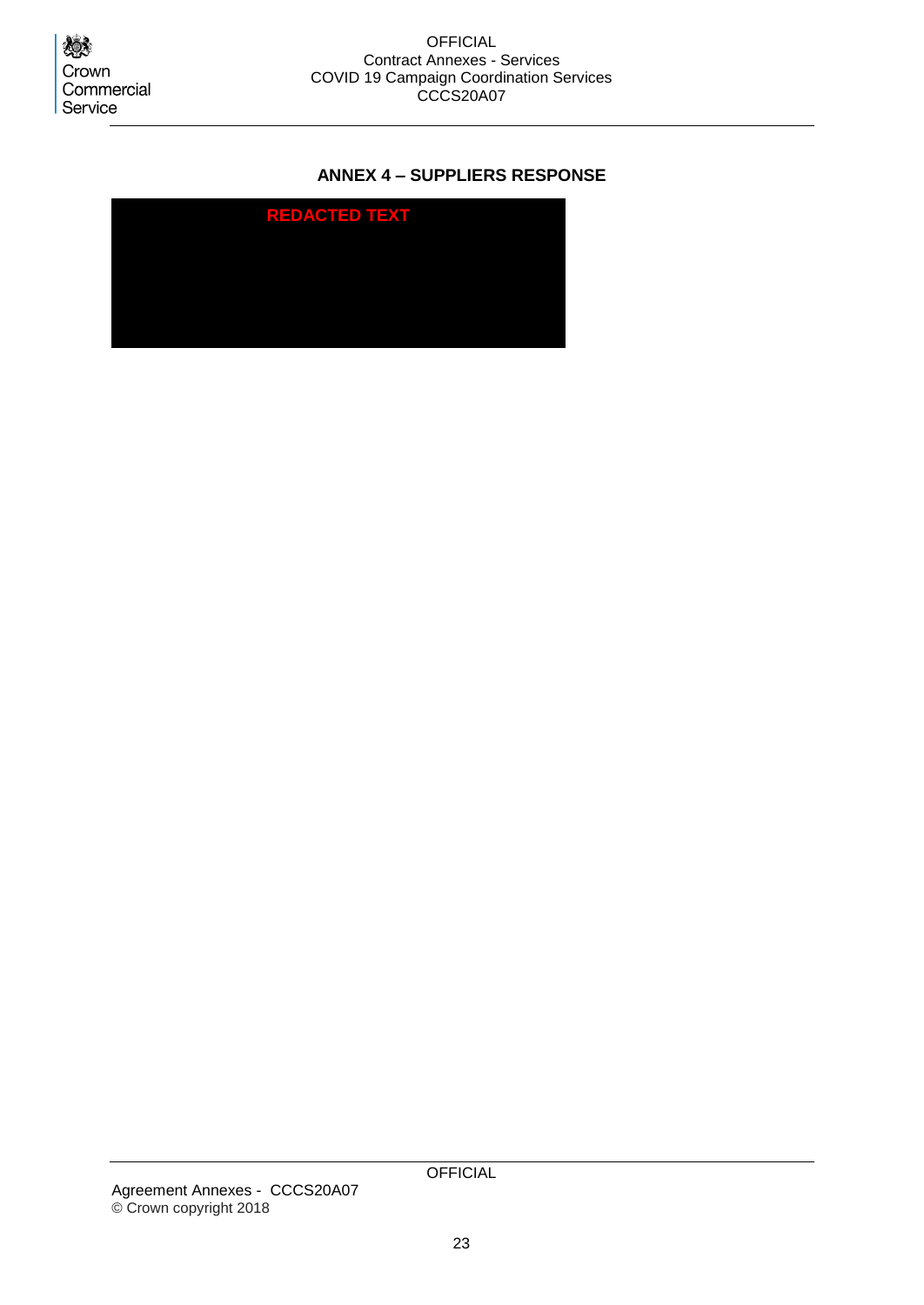Crown Commercial Service

#### OFFICIAL Contract Annexes - Services COVID 19 Campaign Coordination Services CCCS20A07

## <span id="page-23-0"></span>**ANNEX 5 – CLARIFICATIONS**

**Non Applicable**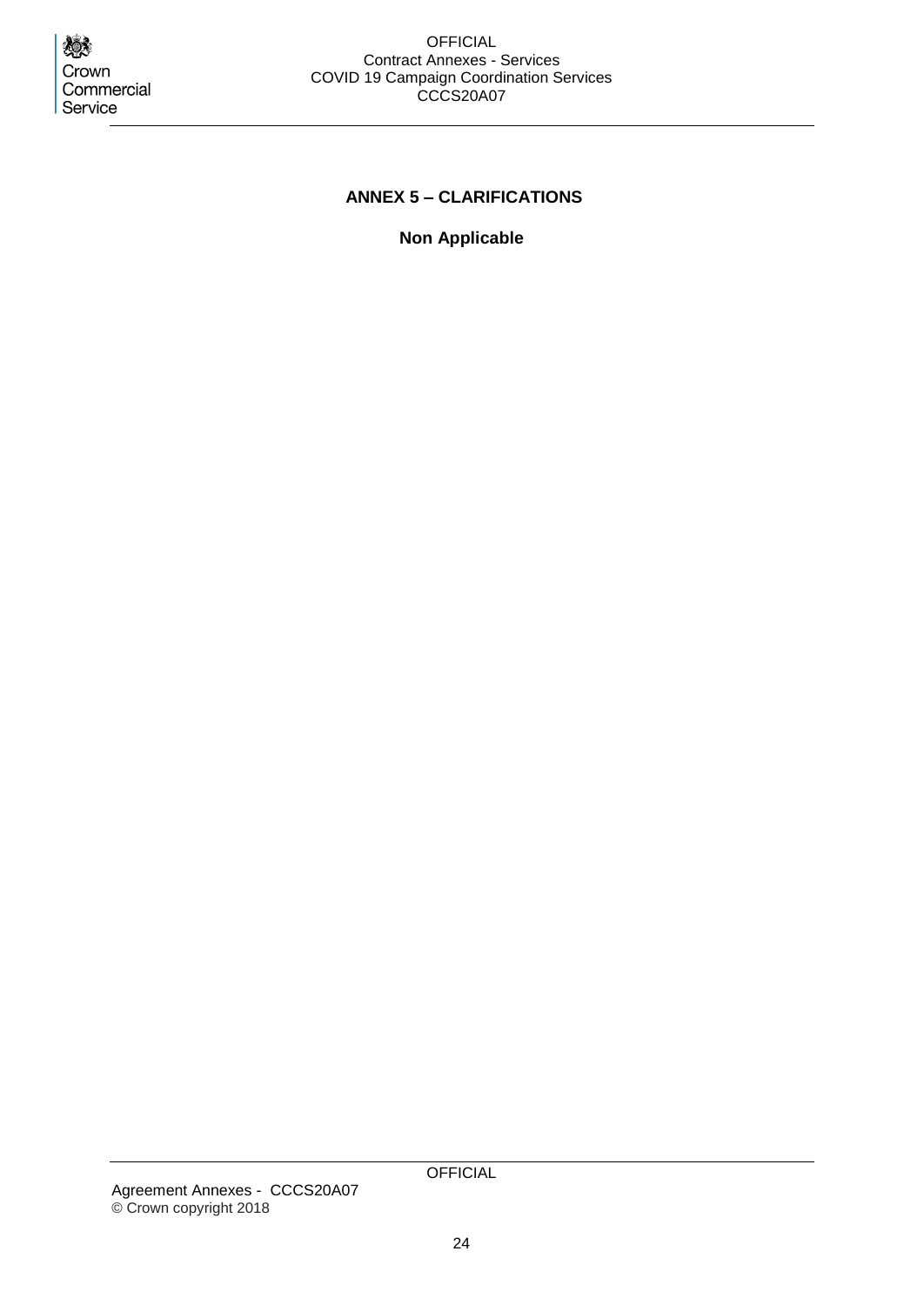## **ANNEX 6 – ADDITIONAL TERMS & CONDITIONS**

- <span id="page-24-0"></span>1. Data Protection
- 1.1 The Parties acknowledge that for the purposes of the Data Protection Legislation, the Customer is the Controller and the Supplier is the Processor. The only processing that the Supplier is authorised to do is listed in Annex 1 to this Schedule (Processing Personal Data) by the Customer and may not be determined by the Supplier.
- 1.2 The Supplier shall notify the Customer immediately if it considers that any of the Customer's instructions infringe the Data Protection Legislation.
- 1.3 The Supplier shall provide all reasonable assistance to the Customer in the preparation of any Data Protection Impact Assessment prior to commencing any processing. Such assistance may, at the discretion of the Customer, include:
	- (a) a systematic description of the envisaged processing operations and the purpose of the processing;
	- (b) an assessment of the necessity and proportionality of the processing operations in relation to the Services;
	- (c) an assessment of the risks to the rights and freedoms of Data Subjects; and
	- (d) the measures envisaged to address the risks, including safeguards, security measures and mechanisms to ensure the protection of Personal Data.
- 1.4. The Supplier shall, in relation to any Personal Data processed in connection with its obligations under this Framework Agreement:
	- (a) process that Personal Data only in accordance with Annex 1 (Processing Personal Data), unless the Supplier is required to do otherwise by Law. If it is so required the Supplier shall promptly notify the Customer before processing the Personal Data unless prohibited by Law;
	- (b) ensure that it has in place Protective Measures which have been reviewed and approved by the Customer as appropriate to protect against a Data Loss Event having taken account of the:
		- (i) nature of the data to be protected;
		- (ii) harm that might result from a Data Loss Event;
		- (iii) state of technological development; and
		- (iv) cost of implementing any measures;
	- (c) ensure that :
		- (i) the Supplier Personnel do not process Personal Data except in accordance with this Framework Agreement (and in particular Annex 1 (Processing Personal Data));
		- (ii) it takes all reasonable steps to ensure the reliability and integrity of any Supplier Personnel who have access to the Personal Data and ensure that they: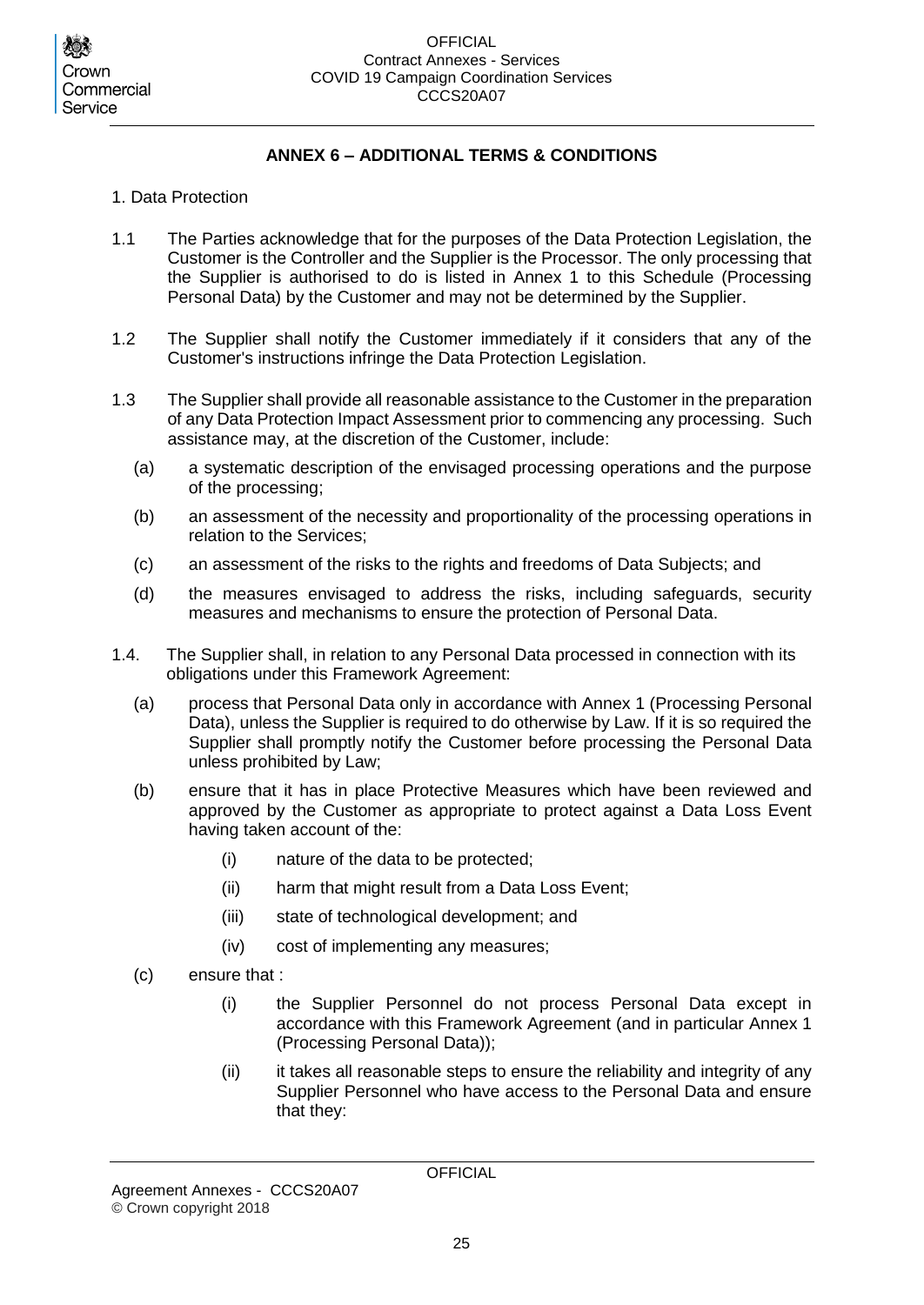- (A) are aware of and comply with the Supplier's duties under this Clause;
- (B) are subject to appropriate confidentiality undertakings with the Supplier or any Sub-processor;
- (C) are informed of the confidential nature of the Personal Data and do not publish, disclose or divulge any of the Personal Data to any third Party unless directed in writing to do so by the Customer or as otherwise permitted by this Contact; and
- (D) have undergone adequate training in the use, care, protection and handling of Personal Data;
- (d) not transfer Personal Data outside of the EU unless the prior written consent of the Customer has been obtained and the following conditions are fulfilled:
	- (i) the Customer or the Supplier has provided appropriate safeguards in relation to the transfer (whether in accordance with GDPR Article 46 or LED Article 37) as determined by the Customer;
	- (ii) the Data Subject has enforceable rights and effective legal remedies;
	- (iii) the Supplier complies with its obligations under the Data Protection Legislation by providing an adequate level of protection to any Personal Data that is transferred (or, if it is not so bound, uses its best endeavours to assist the Customer in meeting its obligations); and
	- (iv) the Supplier complies with any reasonable instructions notified to it in advance by the Customer with respect to the processing of the Personal Data;
- (e) at the written direction of the Customer, delete or return Personal Data (and any copies of it) to the Customer on termination of the this Contract unless the Supplier is required by Law to retain the Personal Data.
- 1.5 Subject to Clause 1.7, the Supplier shall notify the Customer immediately if it:
	- (a) receives a Data Subject Access Request (or purported Data Subject Access Request);
	- (b) receives a request to rectify, block or erase any Personal Data;
	- (c) receives any other request, complaint or communication relating to either Party's obligations under the Data Protection Legislation;
	- (d) receives any communication from the Information Commissioner or any other regulatory authority in connection with Personal Data processed under this Contract;
	- (e) receives a request from any third Party for disclosure of Personal Data where compliance with such request is required or purported to be required by Law; or
	- (f) becomes aware of a Data Loss Event.
- 1.6 The Supplier's obligation to notify under Clause 1.5 shall include the provision of further information to the Customer in phases, as details become available.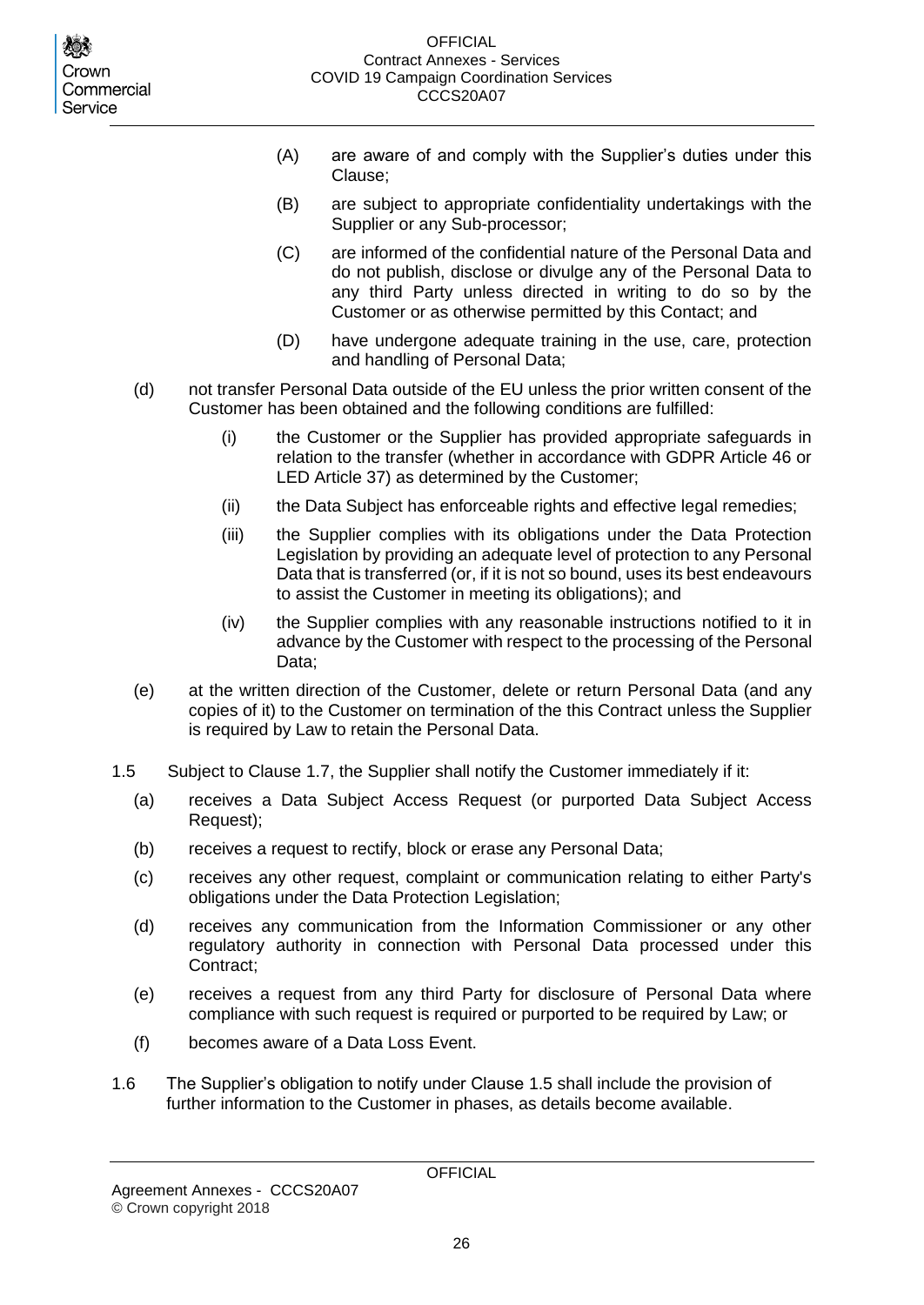- 1.7 Taking into account the nature of the processing, the Supplier shall provide the Customer with full assistance in relation to either Party's obligations under Data Protection Legislation and any complaint, communication or request made under Clause 1.5 (and insofar as possible within the timescales reasonably required by the Customer) including by promptly providing:
	- (a) the Customer with full details and copies of the complaint, communication or request;
	- (b) such assistance as is reasonably requested by the Customer to enable the Customer to comply with a Data Subject Access Request within the relevant timescales set out in the Data Protection Legislation;
	- (c) the Customer, at its request, with any Personal Data it holds in relation to a Data Subject;
	- (d) assistance as requested by the Customer following any Data Loss Event;
	- (e) assistance as requested by the Customer with respect to any request from the Information Commissioner's Office, or any consultation by the Customer with the Information Commissioner's Office.
	- 1.8 The Supplier shall maintain complete and accurate records and information to demonstrate its compliance with this Clause. This requirement does not apply where the Supplier employs fewer than 250 staff, unless:
		- (a) the Customer determines that the processing is not occasional;
		- (b) the Customer determines the processing includes special categories of data as referred to in Article 9(1) of the GDPR or Personal Data relating to criminal convictions and offences referred to in Article 10 of the GDPR; and
		- (c) the Customer determines that the processing is likely to result in a risk to the rights and freedoms of Data Subjects.
	- 1.9 The Supplier shall allow for audits of its Data Processing activity by the Customer or the Customer's designated auditor.
- 1.10 The Supplier shall designate a Data Protection Officer if required by the Data Protection Legislation.
- 1.11 Before allowing any Sub-processor to process any Personal Data related to this Contract, the Supplier must:
	- (a) notify the Customer in writing of the intended Sub-processor and processing;
	- (b) obtain the written consent of the Customer;
	- (c) enter into a written agreement with the Sub-processor which give effect to the terms set out in this Clause 1.11 such that they apply to the Sub-processor; and
	- (d) provide the Customer with such information regarding the Sub-processor as the Customer may reasonably require.
- 1.12. The Supplier shall remain fully liable for all acts or omissions of any Sub-processor.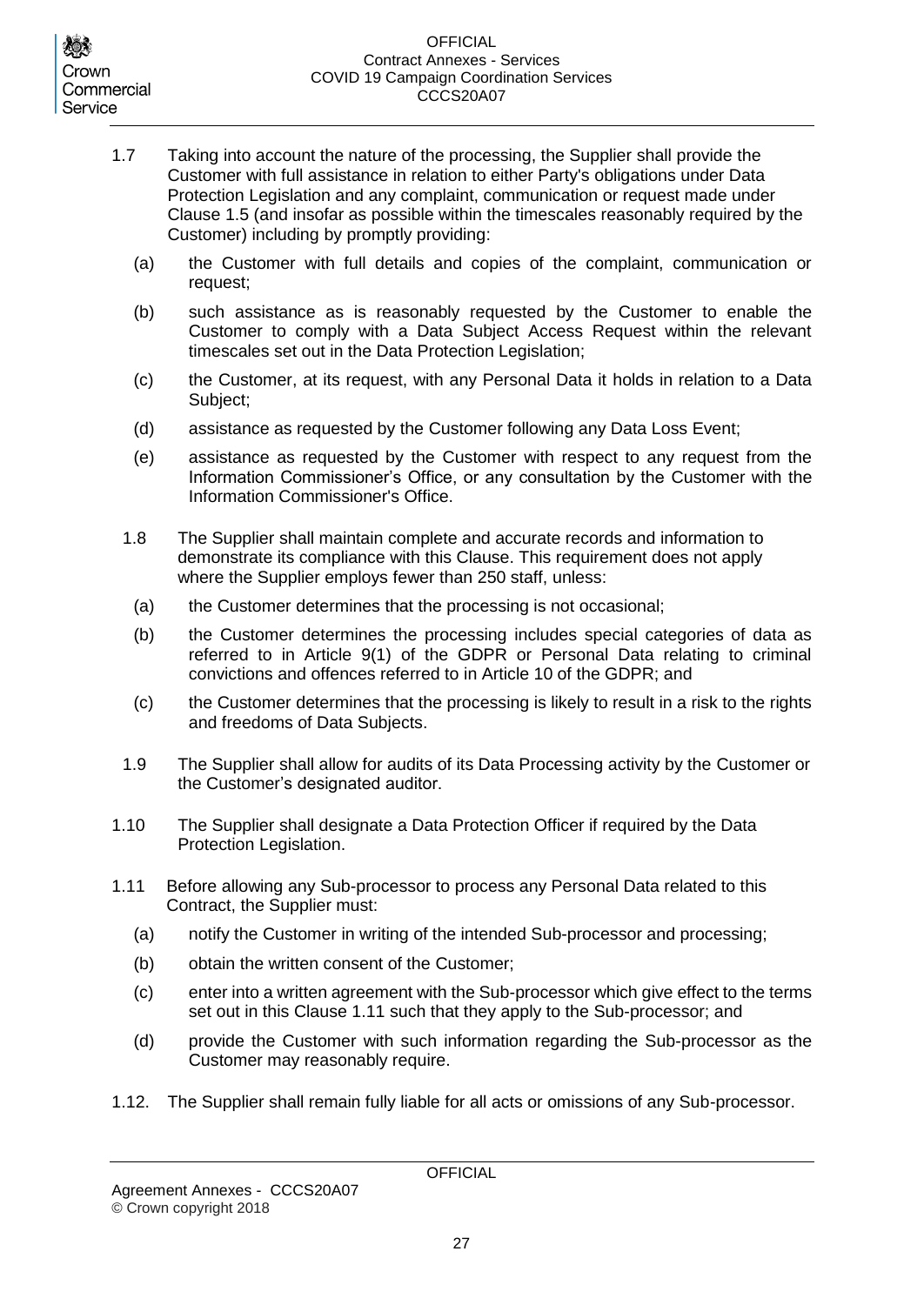- 1.13 The Supplier may, at any time on not less than 30 Working Days' notice, revise this Clause by replacing it with any applicable controller to processor standard clauses or similar terms forming part of an applicable certification scheme (which shall apply when incorporated by attachment to this Contract).
- 1.14 The Parties agree to take account of any guidance issued by the Information Commissioner's Office. The Customer may on not less than 30 Working Days' notice to the Supplier amend this Contract to ensure that it complies with any guidance issued by the Information Commissioner's Office.
- 1.15 The Parties acknowledge that for the purposes of the Data Protection Legislation, the Customer is the Controller and the Supplier is the Processor. The only processing that the Supplier is authorised to do is listed in Annex 1 (Processing Personal Data) by the Customer and may not be determined by the Supplier.
- 1.16 The Supplier shall notify the Customer immediately if it considers that any of the Customer's instructions infringe the Data Protection Legislation.
- 1.17 The Supplier shall provide all reasonable assistance to the Customer in the preparation of any Data Protection Impact Assessment prior to commencing any processing. Such assistance may, at the discretion of the Customer, include:
	- (a) a systematic description of the envisaged processing operations and the purpose of the processing;
	- (b) an assessment of the necessity and proportionality of the processing operations in relation to the Services;
	- (c) an assessment of the risks to the rights and freedoms of Data Subjects; and
	- (d) the measures envisaged to address the risks, including safeguards, security measures and mechanisms to ensure the protection of Personal Data.
- 1.18 The Supplier shall, in relation to any Personal Data processed in connection with its obligations under this Call Off Contract:
	- (a) process that Personal Data only in accordance with Annex 1 (Processing Personal Data), unless the Supplier is required to do otherwise by Law. If it is so required the Supplier shall promptly notify the Customer before processing the Personal Data unless prohibited by Law;
	- (b) ensure that it has in place Protective Measures which have been reviewed and approved by the Customer as appropriate to protect against a Data Loss Event having taken account of the:
		- (i) nature of the data to be protected;
		- (ii) harm that might result from a Data Loss Event;
		- (iii) state of technological development; and
		- (iv) cost of implementing any measures;
	- (c) ensure that :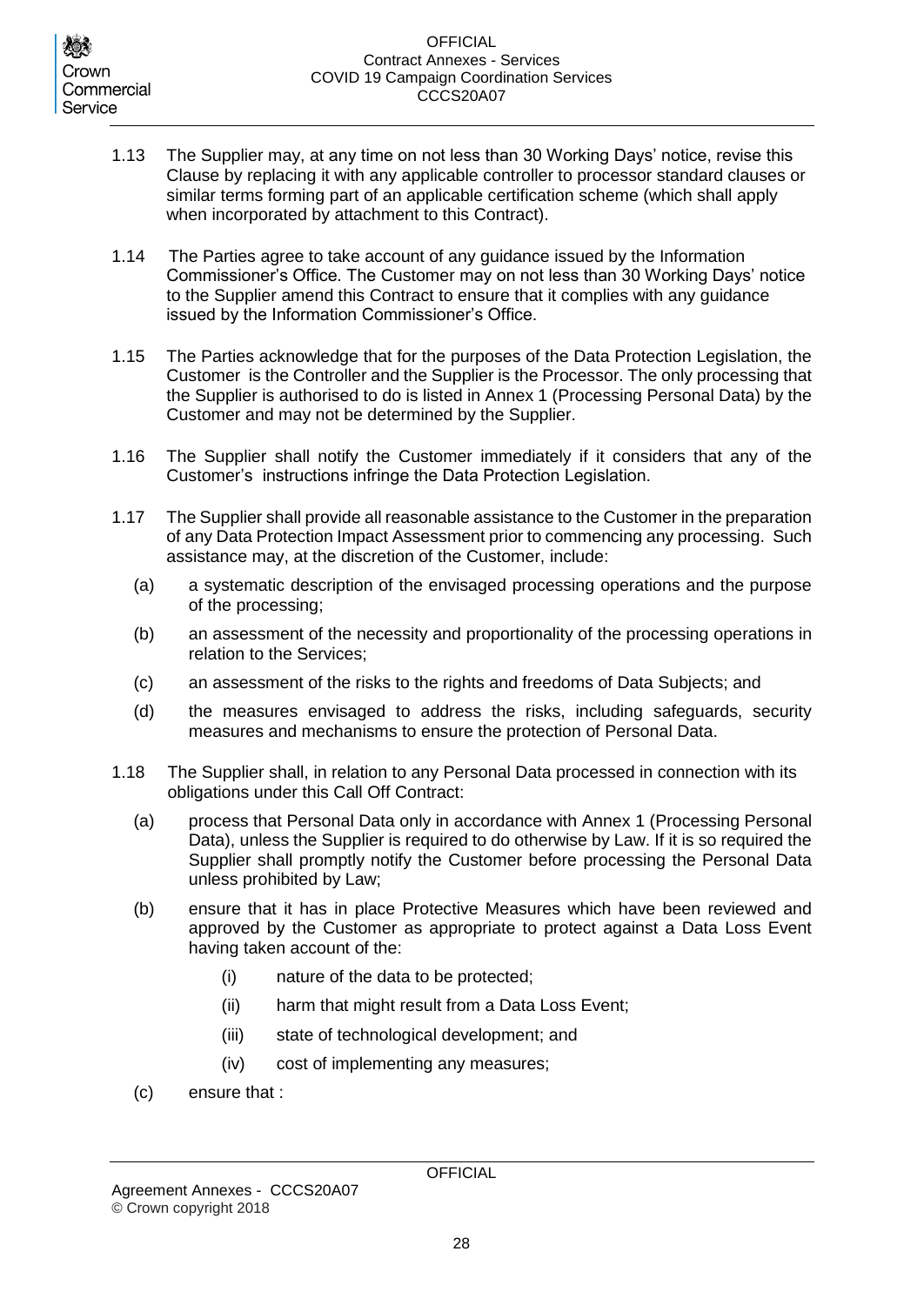- (i) the Supplier Personnel do not process Personal Data except in accordance with this Call Off Contract (and in particular Annex 1 (Processing Personal Data));
- (ii) it takes all reasonable steps to ensure the reliability and integrity of any Supplier Personnel who have access to the Personal Data and ensure that they:
	- (A) are aware of and comply with the Supplier's duties under this Clause;
	- (B) are subject to appropriate confidentiality undertakings with the Supplier or any Sub-processor;
	- (C) are informed of the confidential nature of the Personal Data and do not publish, disclose or divulge any of the Personal Data to any third Party unless directed in writing to do so by the Customer or as otherwise permitted by this Call Off Contract; and
	- (D) have undergone adequate training in the use, care, protection and handling of Personal Data;
- (d) not transfer Personal Data outside of the EU unless the prior written consent of the Customer has been obtained and the following conditions are fulfilled:
	- (i) the Customer or the Supplier has provided appropriate safeguards in relation to the transfer (whether in accordance with GDPR Article 46 or LED Article 37) as determined by the Customer;
	- (ii) the Data Subject has enforceable rights and effective legal remedies;
	- (iii) the Supplier complies with its obligations under the Data Protection Legislation by providing an adequate level of protection to any Personal Data that is transferred (or, if it is not so bound, uses its best endeavours to assist the Customer in meeting its obligations); and
	- (iv) the Supplier complies with any reasonable instructions notified to it in advance by the Customer with respect to the processing of the Personal Data;
- (e) at the written direction of the Customer, delete or return Personal Data (and any copies of it) to the Customer on termination of the Call Off Contract unless the Supplier is required by Law to retain the Personal Data.
- 1.19 Subject to Clause 1.21, the Supplier shall notify the Customer immediately if it:
	- (a) receives a Data Subject Access Request (or purported Data Subject Access Request);
	- (b) receives a request to rectify, block or erase any Personal Data;
	- (c) receives any other request, complaint or communication relating to either Party's obligations under the Data Protection Legislation;
	- (d) receives any communication from the Information Commissioner or any other regulatory Customer in connection with Personal Data processed under this Call Off Contract;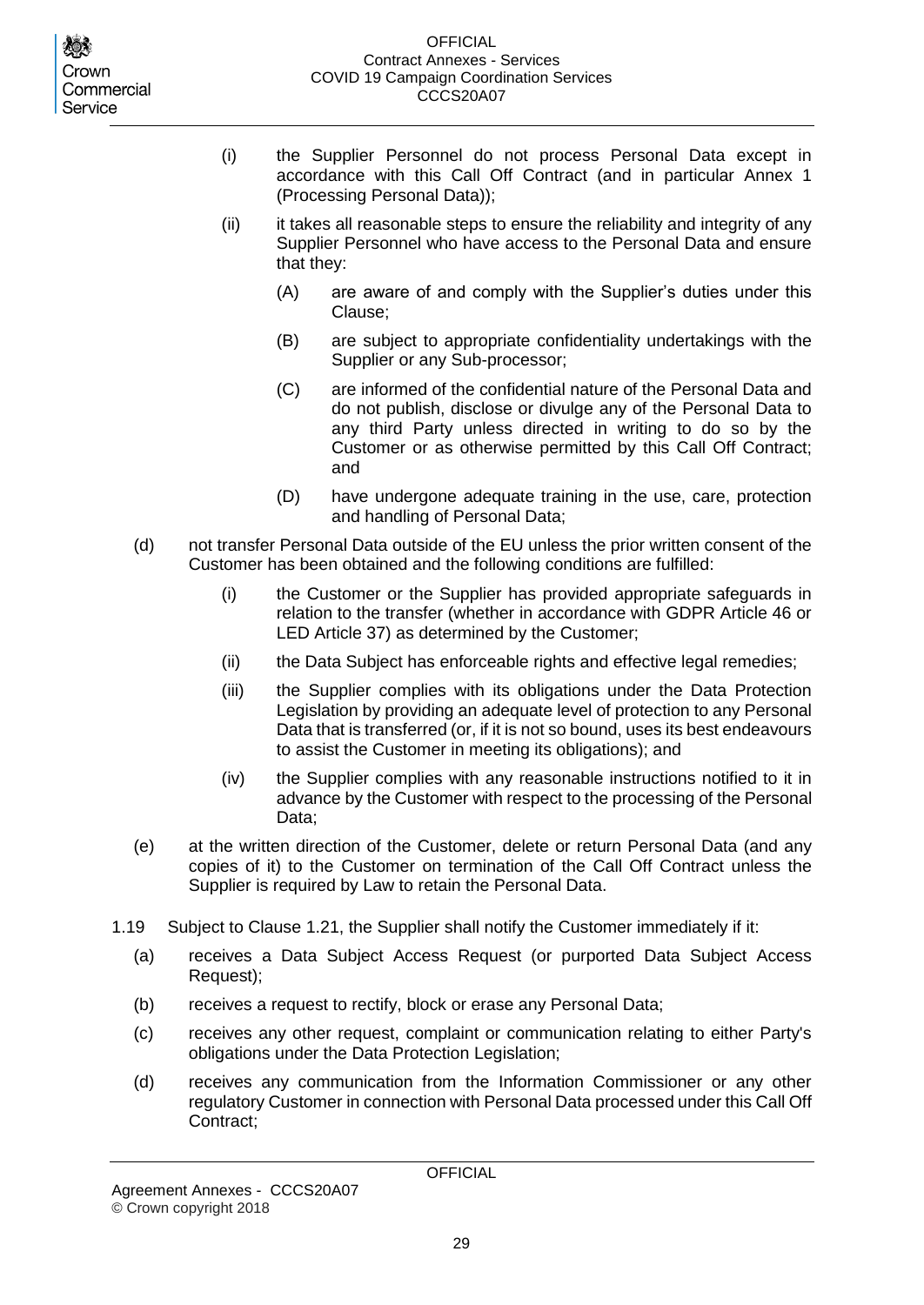- (e) receives a request from any third Party for disclosure of Personal Data where compliance with such request is required or purported to be required by Law; or
- (f) becomes aware of a Data Loss Event.
- 1.20 The Supplier's obligation to notify under Clause 1.19 shall include the provision of further information to the Customer in phases, as details become available.
- 1.21 Taking into account the nature of the processing, the Supplier shall provide the Customer with full assistance in relation to either Party's obligations under Data Protection Legislation and any complaint, communication or request made under Clause 1.19 (and insofar as possible within the timescales reasonably required by the Customer) including by promptly providing:
	- (a) the Customer with full details and copies of the complaint, communication or request;
	- (b) such assistance as is reasonably requested by the Customer to enable the Customer to comply with a Data Subject Access Request within the relevant timescales set out in the Data Protection Legislation;
	- (c) the Customer, at its request, with any Personal Data it holds in relation to a Data Subject;
	- (d) assistance as requested by the Customer following any Data Loss Event;
	- (e) assistance as requested by the Customer with respect to any request from the Information Commissioner's Office, or any consultation by the Customer with the Information Commissioner's Office.
- 1.22 The Supplier shall maintain complete and accurate records and information to demonstrate its compliance with this Clause. This requirement does not apply where the Supplier employs fewer than 250 staff, unless:
	- (a) the Customer determines that the processing is not occasional;
	- (b) the Customer determines the processing includes special categories of data as referred to in Article 9(1) of the GDPR or Personal Data relating to criminal convictions and offences referred to in Article 10 of the GDPR; and
	- (c) the Customer determines that the processing is likely to result in a risk to the rights and freedoms of Data Subjects.
- 1.23 The Supplier shall allow for audits of its Data Processing activity by the Customer or the Customer's designated auditor.
- 1.24 The Supplier shall designate a Data Protection Officer if required by the Data Protection Legislation.
- 1.25 Before allowing any Sub-processor to process any Personal Data related to this Call Off Contract, the Supplier must:
	- (a) notify the Customer in writing of the intended Sub-processor and processing;
	- (b) obtain the written consent of the Customer;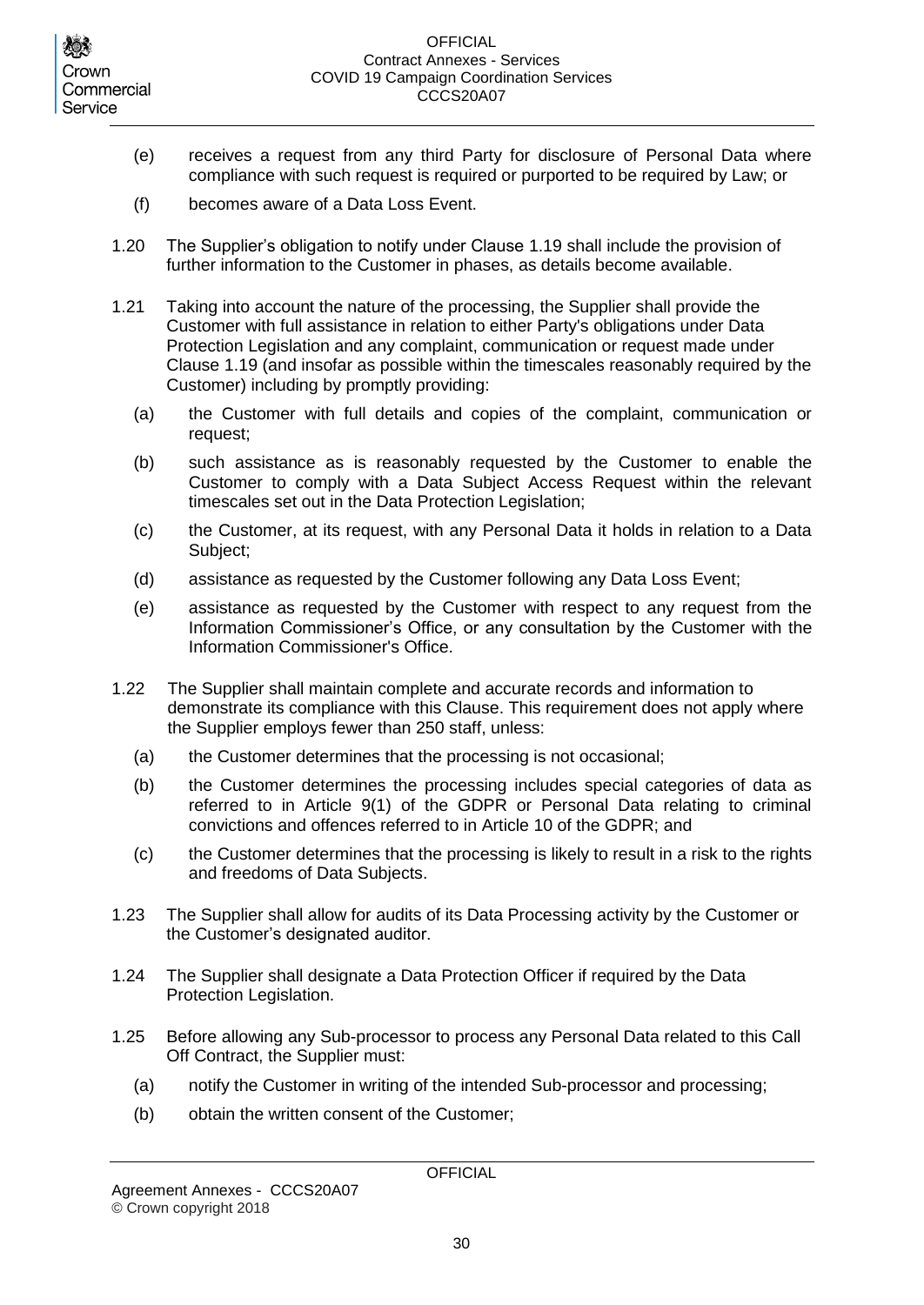- (c) enter into a written agreement with the Sub-processor which give effect to the terms set out in this Clause 1.25 such that they apply to the Sub-processor; and
- (d) provide the Customer with such information regarding the Sub-processor as the Customer may reasonably require.
- 1.26 The Supplier shall remain fully liable for all acts or omissions of any Sub-processor.
- 1.27 The Supplier may, at any time on not less than 30 Working Days' notice, revise this Clause by replacing it with any applicable controller to processor standard clauses or similar terms forming part of an applicable certification scheme (which shall apply when incorporated by attachment to this Call Off Contract).
- 1.28 The Parties agree to take account of any guidance issued by the Information Commissioner's Office. The Customer may on not less than 30 Working Days' notice to the Supplier amend this Call Off Contract to ensure that it complies with any guidance issued by the Information Commissioner's Office.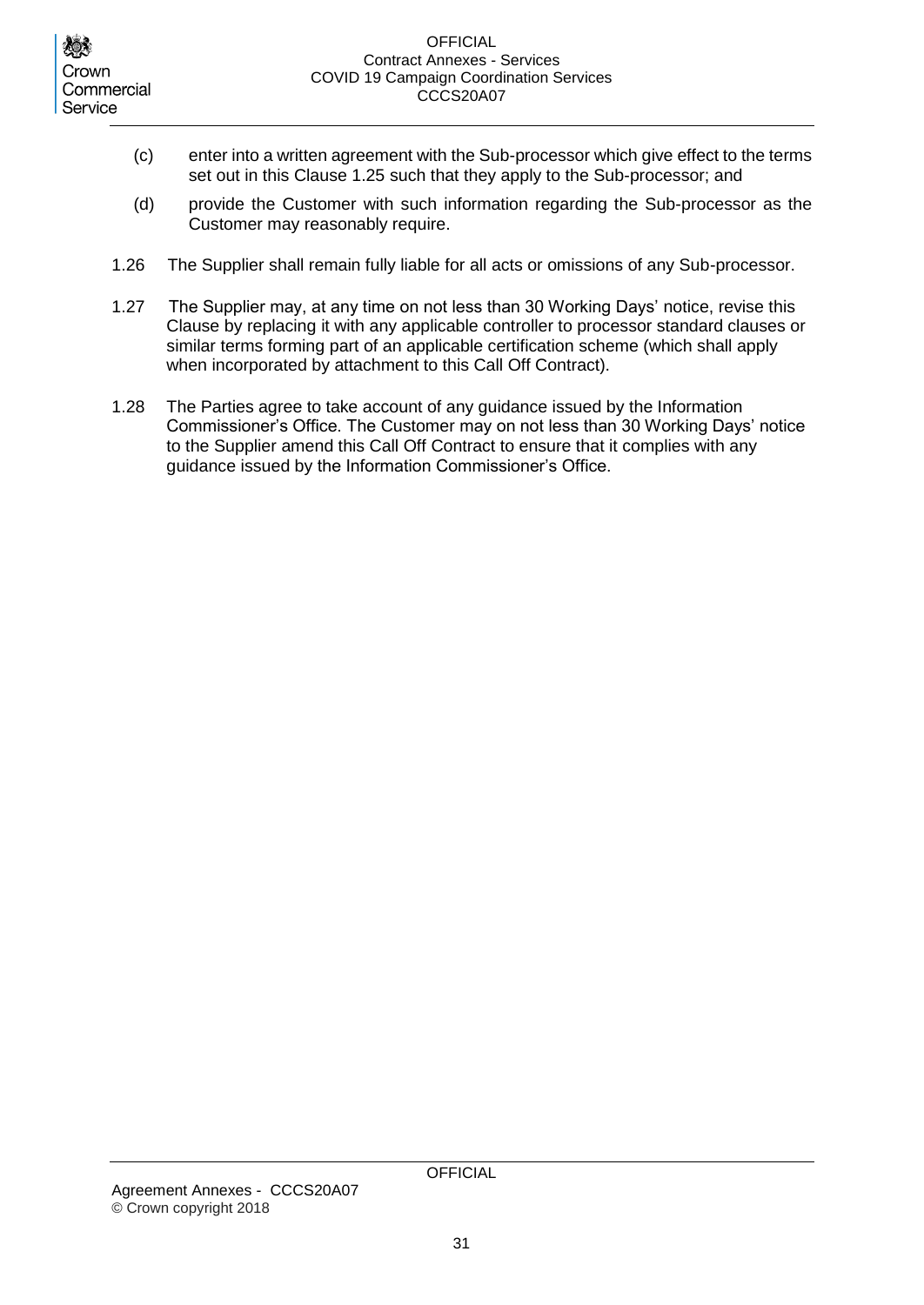### **Annex 1 –Processing Personal Data Authorised Processing Template**

*This contract shall not include the processing of personal data, however should it be later identified that there may be a need to include it the supplier shall contact the customer Data Protection Officer –* 

**REDACTED TEXT**

1. The contact details of the Customer's Data Protection Officer is:

#### **Insert contact details**

2. The contract details of the Supplier Data Protection Officer is:

#### **Insert contact details**

- 3. The Processor shall comply with any further written instructions with respect to processing by the Controller.
- 4. Any such further instructions shall be incorporated into this Annex.

| <b>Contract Reference:</b>                            |                                                                                                                                                                                                                      |  |
|-------------------------------------------------------|----------------------------------------------------------------------------------------------------------------------------------------------------------------------------------------------------------------------|--|
| Date:                                                 |                                                                                                                                                                                                                      |  |
| <b>Description Of Authorised</b><br><b>Processing</b> | <b>Details</b>                                                                                                                                                                                                       |  |
| Identity of the Controller and<br>Processor           | <b>Guidance:</b> You will need to select whether to make use of<br>Option A or Option B or Option C and/or Option D<br>depending on which of the Parties are the data controller<br>for the purposes of the Contract |  |
|                                                       | <b>OPTION A:</b> Customer as Controller<br>1.1                                                                                                                                                                       |  |
|                                                       | The Parties acknowledge that for the purposes of<br>the Data Protection Legislation, the Customer is the<br>Controller and the Supplier is the Processor in<br>accordance with Clause 1.1.]                          |  |
|                                                       | <b>OPTION B:</b> Supplier as Controller                                                                                                                                                                              |  |
|                                                       | Notwithstanding Clause 1.1 the Parties<br>acknowledge that for the purposes of the Data<br>Protection Legislation, the Supplier is the Controller<br>and the Customer is the Processor.                              |  |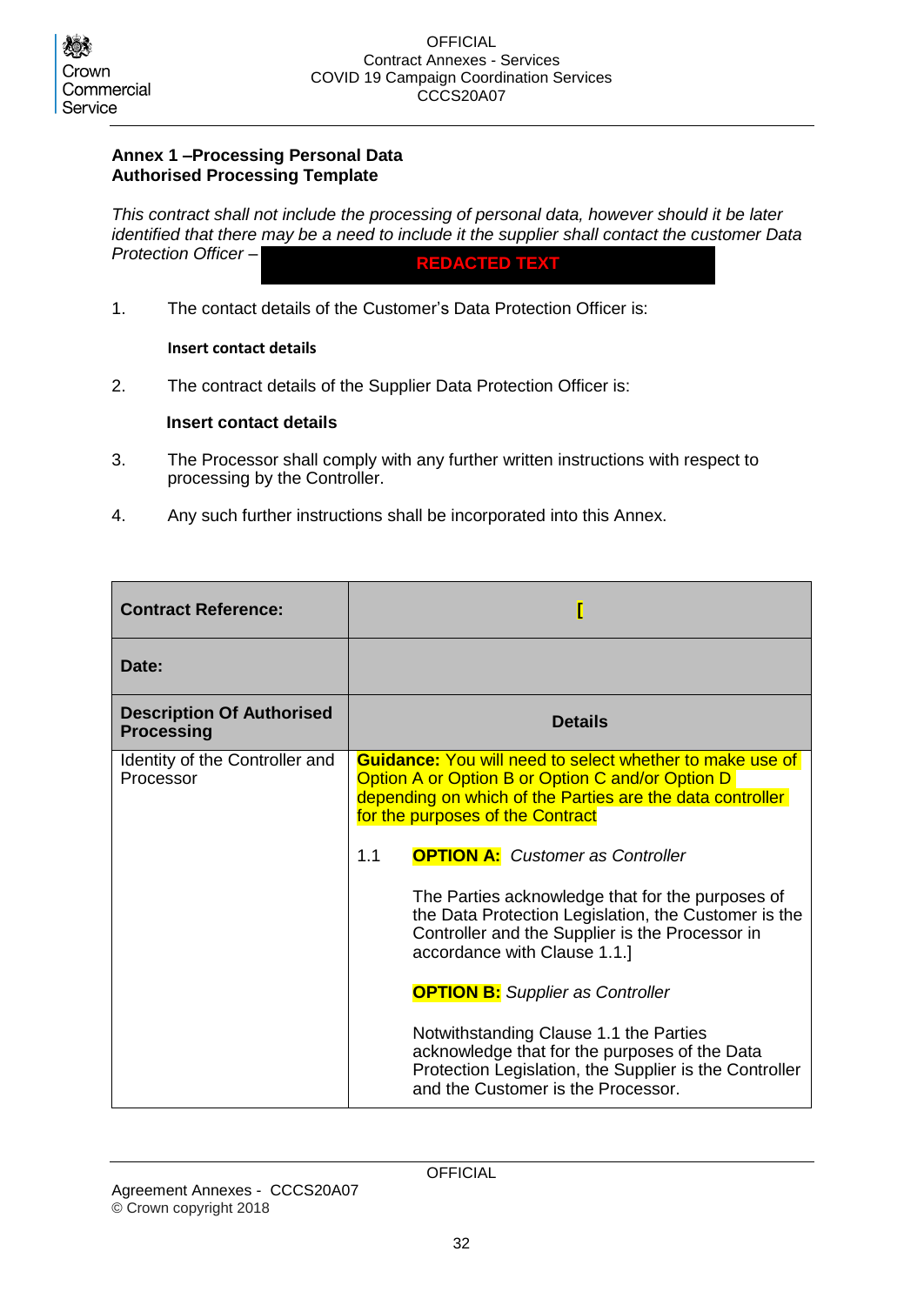|                                     | <b>OPTION C:</b> Both Parties are Controller of separate<br>data                                                                                                                                                                                                                                                                             |  |  |
|-------------------------------------|----------------------------------------------------------------------------------------------------------------------------------------------------------------------------------------------------------------------------------------------------------------------------------------------------------------------------------------------|--|--|
|                                     | Notwithstanding Clause 1.1 the Parties<br>acknowledge that for the purposes of the Data<br>Protection Legislation:                                                                                                                                                                                                                           |  |  |
|                                     | (a)<br>the Customer is the Controller and the<br>Supplier is the Processor for the following<br>Personal Data under this Contract:                                                                                                                                                                                                           |  |  |
|                                     | <b>Insert</b> scope of Personal Data<br>(i)<br>which where the purposes and<br>means of the processing is<br>determined by the Customer                                                                                                                                                                                                      |  |  |
|                                     | the Supplier is the Controller and the<br>(b)<br>Customer is the Processor for the following<br>Personal Data under this Contract:                                                                                                                                                                                                           |  |  |
|                                     | <b>Insert scope of Personal Data</b><br>(i)<br>which where the purposes and<br>means of the processing is<br>determined by the Supplier                                                                                                                                                                                                      |  |  |
|                                     | <b>OPTION D:Joint Controllers]</b>                                                                                                                                                                                                                                                                                                           |  |  |
|                                     | Notwithstanding Clause [Z/X] the Parties<br>acknowledge that they are joint Controllers for the<br>purposes of the Data Protection Legislation in<br>respect of <i>Insert scope of Personal Data for</i><br>which the purposes and means of the<br>processing is determined by the both Parties<br>and Annex A to this Schedule shall apply. |  |  |
| Subject matter of the<br>processing | This should be a high level, short description of what the<br>processing is about i.e. its subject matter                                                                                                                                                                                                                                    |  |  |
| Duration of the processing          | Clearly set out the duration of the processing including<br>dates                                                                                                                                                                                                                                                                            |  |  |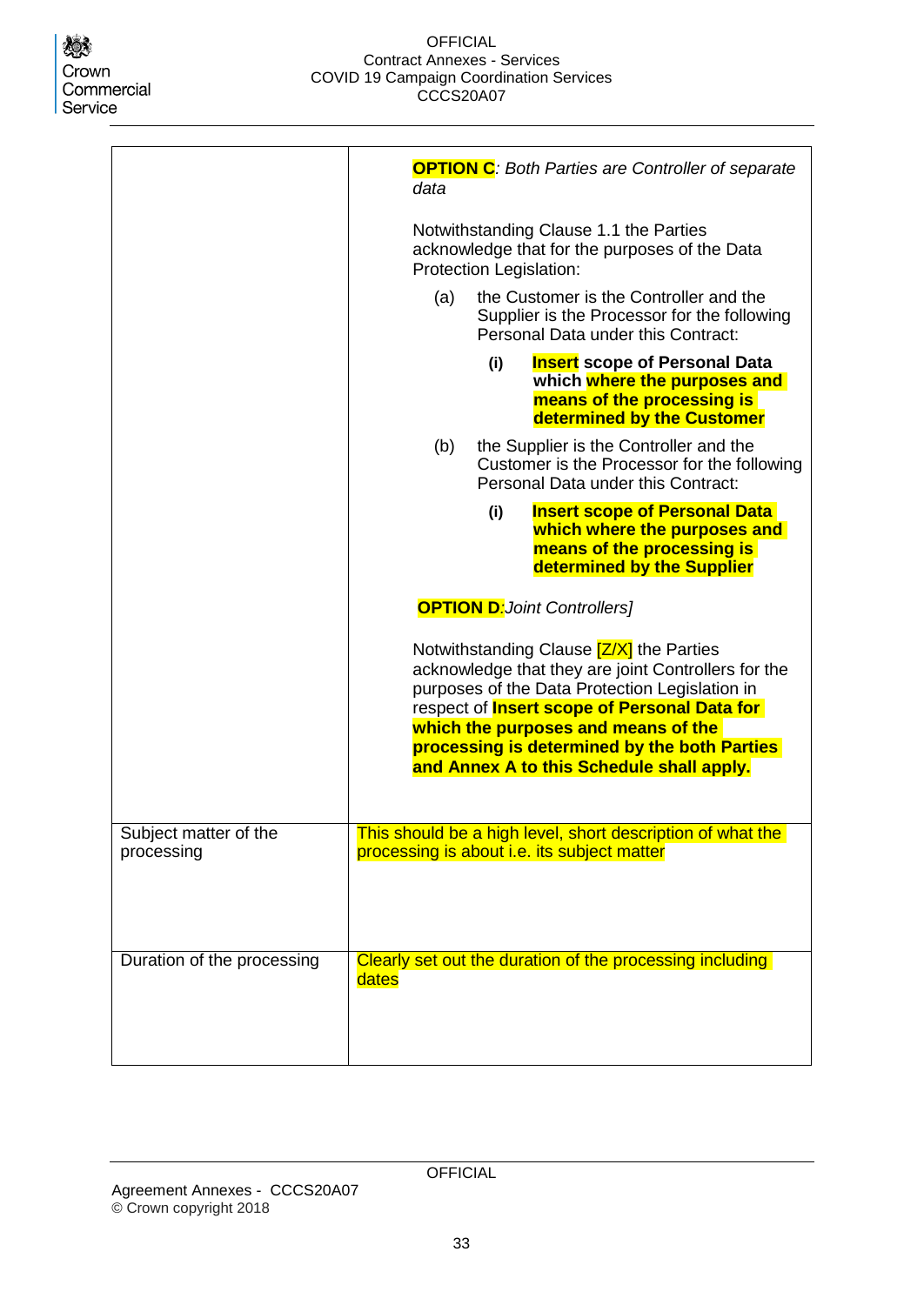#### OFFICIAL Contract Annexes - Services COVID 19 Campaign Coordination Services CCCS20A07

| Nature and purposes of the<br>processing | Please be as specific as possible, but make sure that you<br>cover all intended purposes.<br>The nature of the processing means any operation such as<br>collection, recording, organisation, structuring, storage,<br>adaptation or alteration, retrieval, consultation, use,<br>disclosure by transmission, dissemination or otherwise<br>making available, alignment or combination, restriction,<br>erasure or destruction of data (whether or not by<br>automated means) etc.<br>The purpose might include: employment processing,<br>statutory obligation, recruitment assessment etc. |
|------------------------------------------|----------------------------------------------------------------------------------------------------------------------------------------------------------------------------------------------------------------------------------------------------------------------------------------------------------------------------------------------------------------------------------------------------------------------------------------------------------------------------------------------------------------------------------------------------------------------------------------------|
| Type of Personal Data                    | Examples here include: name, address, date of birth, NI<br>number, telephone number, pay, images, biometric data<br>etc.                                                                                                                                                                                                                                                                                                                                                                                                                                                                     |
| <b>Categories of Data Subject</b>        | <b>Examples include: Staff (including volunteers, agents, and</b><br>temporary workers), customers/ clients, suppliers, patients,<br>students / pupils, members of the public, users of a<br>particular<br>website etc.                                                                                                                                                                                                                                                                                                                                                                      |
|                                          | Describe how long the data will be retained for, how it be<br>returned or destroyed.                                                                                                                                                                                                                                                                                                                                                                                                                                                                                                         |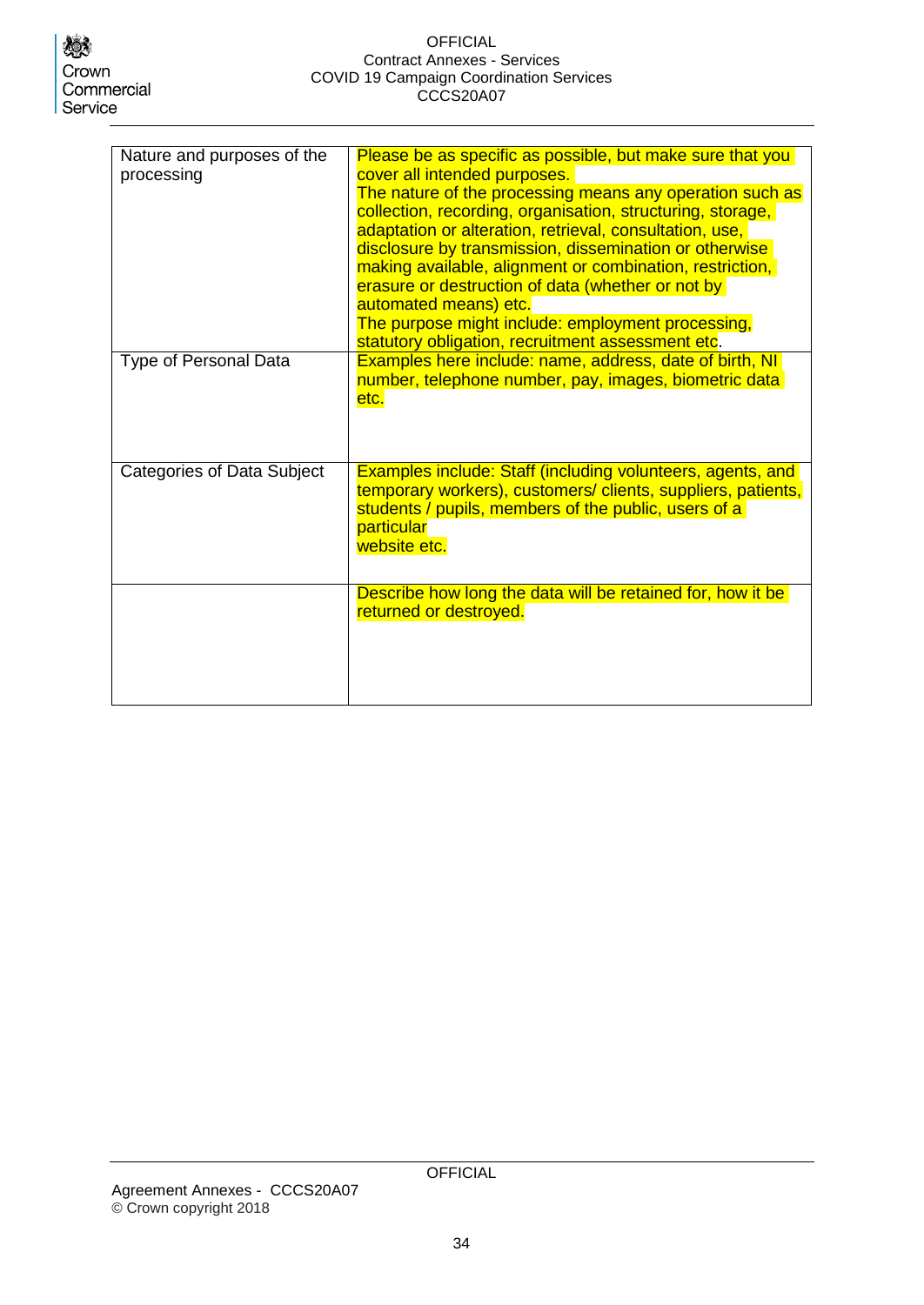

## **ANNEX 7 – CHANGE CONTROL FORMS**

<span id="page-34-0"></span>

| <b>CHANGE CONTROL NOTICE (CCN)</b>       |                                                                                 |                                                                                                                           |  |  |  |  |
|------------------------------------------|---------------------------------------------------------------------------------|---------------------------------------------------------------------------------------------------------------------------|--|--|--|--|
| <b>Contract Title:</b>                   | Contract for the Provision of <b>Insert title of requirement</b> (The Contract) |                                                                                                                           |  |  |  |  |
| <b>Contract Reference:</b>               | <b>Contract Change Number:</b>                                                  |                                                                                                                           |  |  |  |  |
| <b>Date CCN issued:</b>                  |                                                                                 | <b>Date Change Effective</b><br>from:                                                                                     |  |  |  |  |
|                                          |                                                                                 | Between: The <b>Insert Name of Contracting Authority</b> (The Customer) and <b>Insert name of Supplier</b> (The Supplier) |  |  |  |  |
| The Contract is varied as follows:<br>1. |                                                                                 |                                                                                                                           |  |  |  |  |
|                                          | 1.1. Insert details of changes to the original contract.                        |                                                                                                                           |  |  |  |  |
| 2.                                       |                                                                                 | Words and expressions in this Change Control Notice shall have the meanings given to them in the Contract.                |  |  |  |  |
| 3.                                       | and unaltered except as amended by this Change Control Notice.                  | The Contract, including any previous Contract changes, authorised in writing by both Parties, shall remain effective      |  |  |  |  |
|                                          |                                                                                 |                                                                                                                           |  |  |  |  |
|                                          |                                                                                 |                                                                                                                           |  |  |  |  |
|                                          |                                                                                 |                                                                                                                           |  |  |  |  |
|                                          |                                                                                 |                                                                                                                           |  |  |  |  |
|                                          |                                                                                 |                                                                                                                           |  |  |  |  |
|                                          |                                                                                 |                                                                                                                           |  |  |  |  |
|                                          |                                                                                 |                                                                                                                           |  |  |  |  |
|                                          |                                                                                 |                                                                                                                           |  |  |  |  |
|                                          |                                                                                 |                                                                                                                           |  |  |  |  |